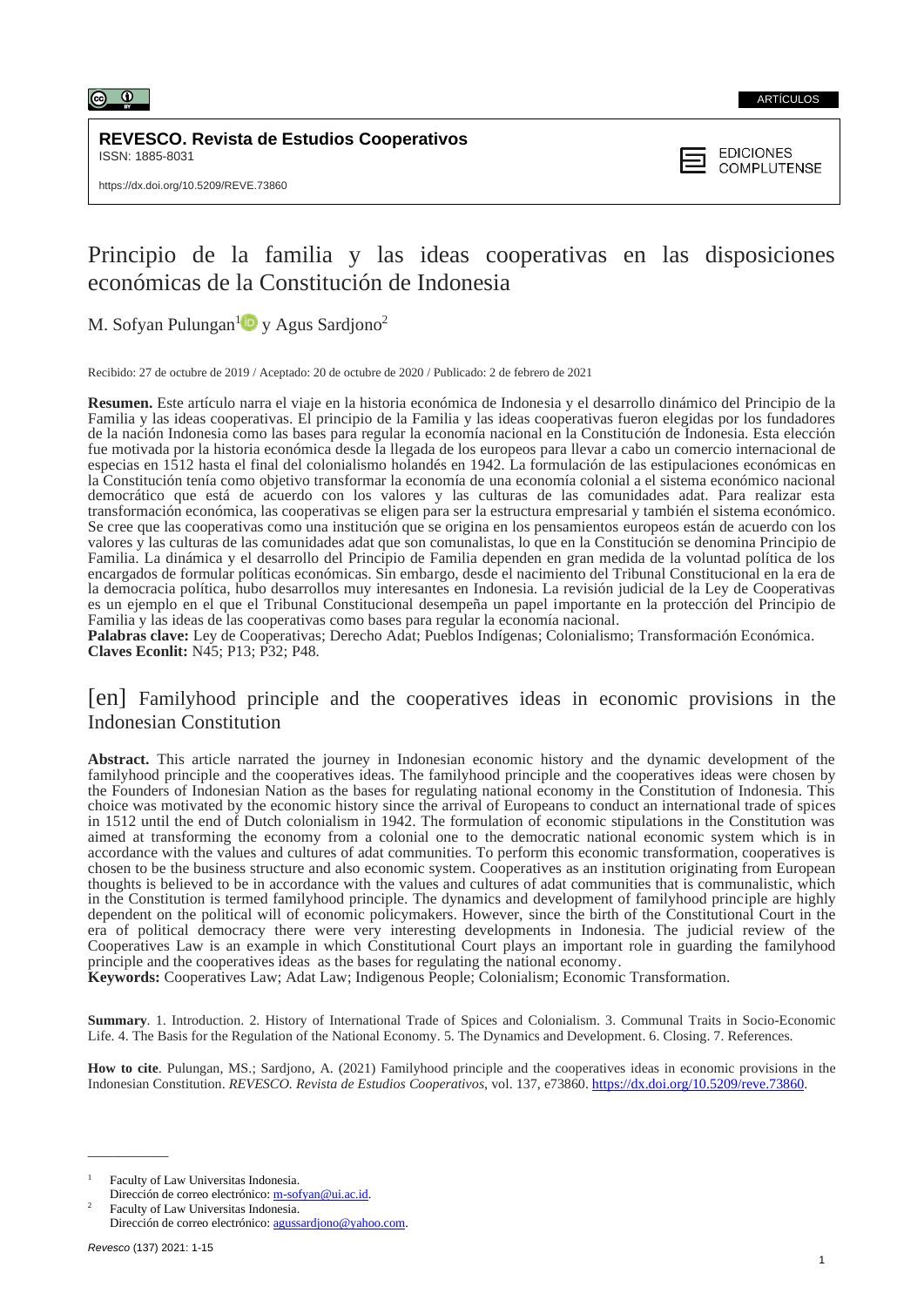# **1. Introduction**

\_\_\_\_\_\_\_\_\_\_\_\_\_

*Asas Kekeluargaan* or Familyhood Principle is the principle of the tradition of living together that is found in various indigenous groups or adat (customary) law communities that inhabit the entire territory of the Indonesian archipelago.<sup>3</sup> Hilman Hadikusumah, a Professor of Adat Law, provides a comprehensive definition of the understanding of familyhood principle. According to Hadikusumah, familyhood principle is the principle of mutual help and assistance among members of adat law community in their communal life, in the form of extended family, neighbourhood or organizational relations (Hadikusuma, 1981).

The familyhood principle is born from the communal values of Indonesian society*.* The communal culture of Indonesian society is expressed academically from the results of research conducted by Dutch scholars on indigenous peoples since the Dutch colonialism (Van Vollehenhoven, 1931; Ter Haar, 1939/2001; F.D. Holleman, 1935). In post-independence Indonesia until the present time, various studies conducted by Indonesian researchers and foreign researchers also showed that the communal culture is still a common feature in Indonesian society, especially in the rural area (Der Kroef, 1952, 1953; Sardjono, 2004).

In such Indonesian communal culture, familyhood principle holds the role and position in all aspects of social communities of the indigenous people, including in the field of economic activity. The role and position of familyhood principle were important in the socio-economic lives, it has made the Founding Parents of Indonesia chose the principle as the basic norm of the national economy in the constitution. The choice of familyhood principle as the basis for regulating the national economy was carried out when Indonesia first drafted the Indonesian Constitution, namely, the 1945 Constitution.

The familyhood principle contained in Article 33 paragraph (1) states that *"Economy shall be organized as a common endeavour based upon the familyhood principle*.*"* The provision of Article 33 paragraph (1) is still valid until today, although the constitution has undergone several amendments and even substitution of the constitution. The formulation of the material provisions in the constitution is the ideals of the Founding Parents to carry out the economic transformation after Indonesian independence on August 17, 1945. The nature of economic transformation is to change the colonial economic system into a national economic system that is democratic and following the values and culture of the Indonesian people (Swasono, 2005, 2018). To realize the notion as stated in Article 33 paragraph (1) above, the historical document contained in the elucidation section of the 1945 Constitution also states that the suitable company structure is the cooperatives. 4

This paper intends to explore the history and development of the familyhood principle and the cooperatives ideas in Indonesia. To answer the subject of this question, the study will use the legal history approach. Methodologically, this research is based on the study of literature, especially historical documents regarding the preparation of the national economy in the Indonesian constitution in the year 1945, the historical literature on international trade of spices and colonialism in Indonesia as well as South East Asia and various researches by Dutch scholars concerning indigenous people in the colonial period. The development of the familyhood principle and the cooperatives ideas will be analysed from the Decision of the Constitutional Court of the Republic of Indonesia in regard to the judicial review of Law No. 17 year 2012 concerning Cooperatives. The analysis of this decision aims to make the familyhood principle and the cooperatives ideas be seen as a series of a historical journey from generation to generation.

This paper is structured with the following structure: Section 1 will explain about the background of this writing. After that, in Section 2, the history of international spice trade and colonialism is discussed. In section 3 the communal features of the socio-economic life of indigenous peoples are described. In Section 4 the history of the familyhood principle and the cooperatives ideas will be explored as a basis for the provisions of the national economy in the preparation of Indonesia's first constitution by the Founders of the Indonesian Nation. In section 5, the dynamics and development of the familyhood principle will be explained as seen from the Decision of the Constitutional Court regarding the Judicial Review of the Cooperatives Law No. 12 year 2012. In section 6 the conclusions of this article will be conveyed.

<sup>3</sup> Long before the arrival of Europeans, indigenous people living in the Indonesian Archipelago lived by means of groups referred to as indigenous and tribal peoples. Adat law communities is a unity of people who live together and are autonomous, having legal unity, unity of authority, environmental unity, and common rights over land and water management (Hazairin, 1970). Although the territories of indigenous and tribal peoples are in the political power of a local kingdom, they still live as an autonomous organization. The term "adat law communities", in its development now, is also called as "indigenous people" or adat communities. This development is related to the birth of the United Nations Declaration on the Rights of Indigenous Peoples in 2007.

<sup>4</sup> Elucidation of Article 33 of the 1945 Constitution. In Indonesia, cooperatives have two meanings at once: First, cooperatives as business structure, and Second, cooperatives as economic system. Cooperative as a economic system is the structure of the economy as a whole that are built on the basis of the spirit of the cooperatives. In this second meaning, cooperatives are the pillar (sokoguru) of the Indonesian economy (Hatta, 1954, 1971).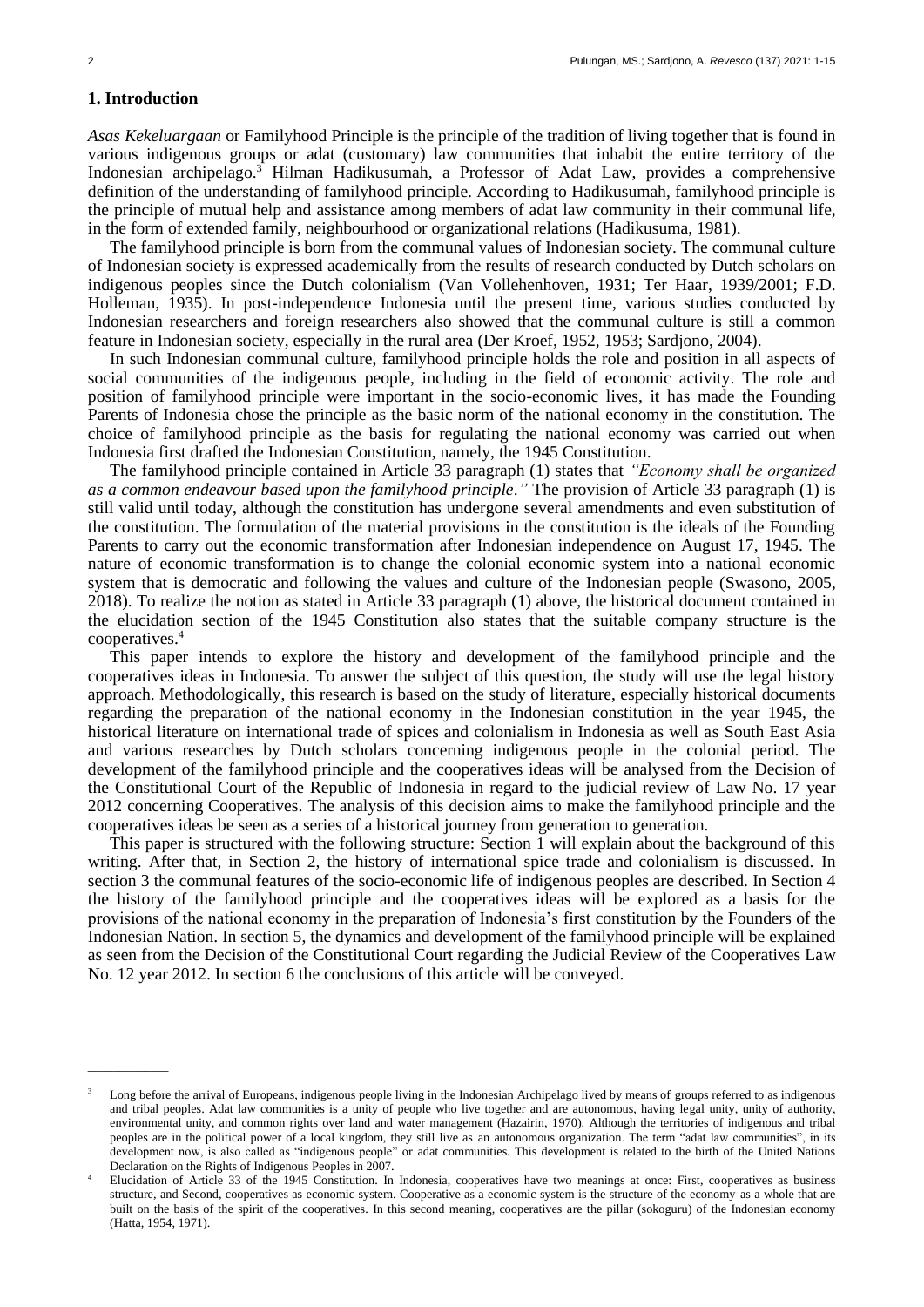#### **2. The History of International Trade of Spices and Colonialism**

Discussing the socio-economic conditions in Indonesian society and the system of law that frame the legal system at the moment is inseparable from the history of international trade of spices and colonialism, in Indonesia and Southeast Asia. Before the arrival of Europeans to the Indonesian archipelago in the  $16<sup>th</sup>$ century, starting from Portuguese, British, Spanish and eventually the dominance of the Dutch, those in Southeast Asia have been doing the international trade, and globalization of the economy has become the hallmark of this region for centuries (Henley, 2015).

In the mid-11th century, rice was one of the main commodities from Java which was exported for Asian markets (Christie, 1998). Valuable goods from outside Java such as camphor, sandalwood, various marine products, and the most important of all these export commodities are spices (nutmeg, cloves and nutmeg flower) generally from the Maluku Islands. This spice trade has attracted the emergence of wider international trade in the Maluku Islands for centuries before European ships arrived in the waters of the Indonesian Archipelago (Reid, 1984).

Spices that flourish in the Maluku Islands, have been making these islands known as the Spice Islands (Wagner, 1928). The Maluku Islands spices are products that Europeans craved for centuries because of the very high prices in the European market. Portugal's first expeditions beyond the Cape of Good Hope were stimulated largely by a desire for this lucrative spice (Nowell, 1936). After the conquest of Malacca in 1511, Portugal resumed exploration of the Maluku Islands (Warburg, 1896). The arrival of Portugal was welcomed by one of the local rulers, the Sultanate of Ternate who at that time was maintaining its local influence and needed Portuguese military assistance. For this purpose, the Sultan of Ternate gave a guarantee to the King of Portugal to monopolize the spice trade in the Ternate region, one of the islands in the Maluku Islands (Vlekke, 2008).

This agreement between the two parties has made Portugal known as the first European explorer to dominate the spice trade directly from the Maluku Islands to Europe (De Vos, 2006). Antony Reid, a Southeast Asian researcher, stated that in the 15th until the 17th century, spices, especially pepper and cloves originating from the Maluku Islands, continue to experience high demand from European markets (Reid, 1984). The direct trade of spices from Asia to Europe has provided profits for the Portuguese (Emmer, 2003). Portugal's domination of the spice trade in the Maluku islands has made Spain and the Netherlands eager to follow the same footsteps.

Spanish expedition to Maluku Islands began after King Charles accepted the proposal of Fernao de Magalhaes, anglicized as Ferdinand Magellan. He proposed a new westward way to the Spice Islands, because eastern hemisphere was under Portuguese rule due to the Treaty of Tordesillas in 1494 (Edwards, 2002). This expedition was led by Magellan himself, departing from Sanlucar de Barrameda, Spain on September 20, 1519 with approximately 270 men aboard five ships: Concepcion, San Antonio, Victoria and the flagship, Trinidad (Scott and Callaghan, 2008)—although Magellan never reached the Maluku Islands because he was killed in a firefight in Mactan Island, the Phillippines (Field, 2006). Spanish expedition reached the Moluccas in 1521, but the spice trade did not last long because it was thwarted and blockaded by the Portuguese (Tordash, 1971). Nevertheless, Magellan expedition is of an utmost importance for human civilization and is recorded in the annals of history as the very first circumnavigation of the Earth. Although it did not obtain direct trade from the Maluku Islands, Spain used Manila as a trade centre to obtain spices.

In the historical chronicles, there were two important events behind the success of Spain's bid to power over the Maluku Islands. First, Portugal involved in a war conflict with the Sultanate of Ternate in 1575 which forced them to be driven out of the Portuguese fort in Ternate. Second, the unification of the Portuguese and Spanish crowns in 1580 by Philip II had opened Spanish access to take over Portuguese military assets. After going through battles and building alliances with another local ruler, the Sultanate of Tidore, Spanish troops from Manila finally succeeded in taking control of the Maluku Islands on April 1, 1606 (Villiers, 1986). However, the Spanish and Portuguese forces did not last long because of the presence of a new European economic power in the Maluku Islands, namely, the Dutch Republic.

The rise of Dutch trade dominance began since the fall of Antwerp to Spain in 1585. The influx of southern traders into the northern cities has enabled Amsterdam to replace Antwerp as the centre of European trade (Brandon, 2011). It was during this time that an expedition was initiated into the Spice Islands as carried out by the Portuguese and Spanish. In 1595 an Amsterdam trading company sent four ships under the command of Cornelis de Houtman, followed by other companies from Middelburg, and Rotterdam in 1598 and 1602 (Gelderblom, 2013). This initial expedition had built the confidence of Dutch traders to control the spice trade from the Maluku Islands. To avoid competition among traders, the Dutch Republic Government merged the Dutch trading companies into *Verenigde Nederlandse Geoctroyeerde Oostindische Compagnie* (VOC)/United Netherlands Chartered East India Company in 1602 (Parthesius, 2010). In various literary documents, VOC is commonly referred to as the Dutch East India Company.

Learning from this initial expedition and facing intense trade competition in Europe, since its inception the Dutch East India Company has designed competitive advantages. There are at least three strategies taken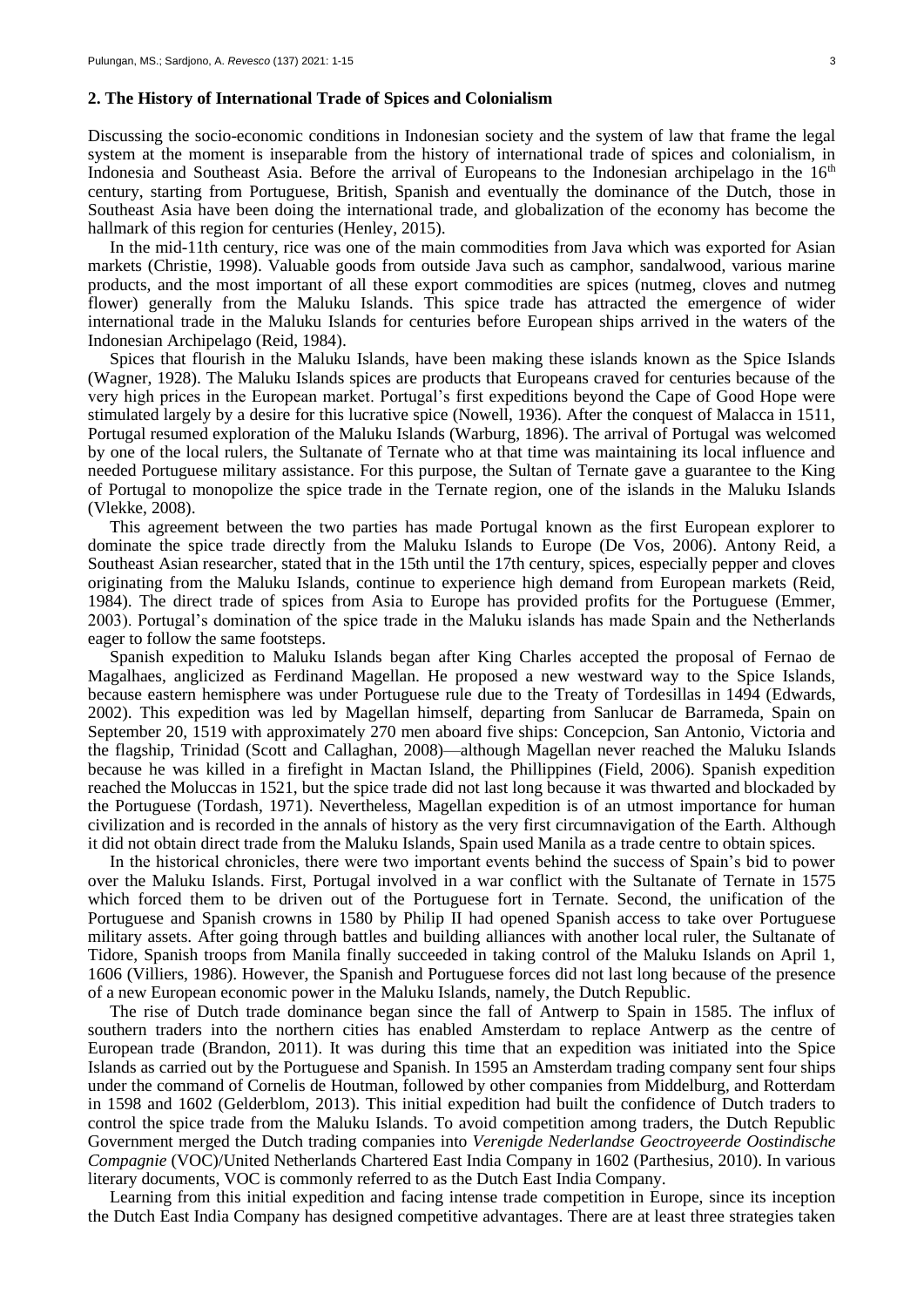to create this competitive advantage. First, it was to establish The Dutch East India Company as a modern company. The VOC is known as the pioneer of the world's first modern company, characterized by permanent capital, legal personality, separation of ownership and management, limited liability for shareholders and directors, and tradable shares (Gelderblom, 2013).

Second, creating large-scale operations management by making ships and crew larger. Third, the company's operations must be built permanently in the place of the main economic resources (Oscar Gelderblom and Joost Jonker, 2004). Through these three strategies and supported by the Government of the Netherlands, the VOC succeeded in establishing a highly efficient international trade system by monopolizing the purchase of spices from Maluku and sending them to Europe via Batavia, now Jakarta, for two centuries (Reid, 1990).

The history of international trade, especially spices in the Maluku Islands until the dissolution of the VOC in 1799, has had an influence on the socio-economic life of indigenous peoples in the form of the involvement of indigenous peoples in wider international trade, between the Asian Continent and Europe. This involvement has given indigenous people new knowledge about various types of local plants that sell well in the international market. In the area of indigenous and local peoples near the distribution channels of international trade, this new knowledge also changes the paradigm of agricultural economic activity. However, this new knowledge did not change much the legal system that applied to native Indonesians at that time, namely, Adat Law.<sup>5</sup>

Adat Law is a legal system that lives in native Indonesian communities derived from the cultural values of local community groups that regulate legal relations between community members and is not codified (Van Vollenhoven, 1933/1981; Soepomo, 1996; Koesnoe, 1992; and Soemadiningrat, 2002). Cornelis van Vollenhoven, a Dutch scholar who was credited with promoting Adat Law in the broad academic sphere stated that customary law was the original law of people living in the Dutch East Indies (after independence became Indonesian territory) found throughout the Indonesian archipelago (Van Vollenhoven, 1933/1981). Until now there has not been found legal history literature that specifically discusses the role of Adat Law in the international trade transactions of spices in the Maluku Islands until the 17th century. However, based on various historical documents, this article argues that Adat Law has been used by indigenous peoples in conducting international trade transactions of spices with the Portuguese and Spanish in the Maluku Islands in the early 16th century until the 17th century.

This argument is based on two reasons; First, the native Indonesian people who inhabit the Indonesian archipelago, have been using Adat Law at least since the arrival of Hinduism in Indonesia in the early years of the Christ. This first opinion is based on the findings of the contents of the provisions of Adat Law that contain elements of Hindu culture and religious beliefs (Koesnoe, 1992). In the Maluku Islands, adat (custom) is the basis for binding people's lives as a legal entity in an autonomous territorial area, which is called an adat village. Therefore, the implementation of Adat Law is an obligation for all members of the village community that aims to achieve happiness in living together which is a legacy from the ancestors (Cooley, 1966). This fact explains that Adat Law has become part of the way of life of the indigenous people of the Maluku Islands, and so is the case with other indigenous peoples in the Indonesian Archipelago.

Second, the Portuguese presence in the Maluku islands was based on the achievement of an agreement that united trade interests with politics between the Portuguese and the Sultanate of Ternate. The Portuguese were permitted to control the spice trade through purchases from the Sultanate of Ternate and erected a fortress in Ternate. The same went with the arrival of Spain that formed a partnership with the Sultanate of Tidore. Although the Sultanate of Tidore was officially incorporated into the Spanish Indies (*Indias Orientales Españolas*), the Sultan retained control of governing the island of Tidore. Spain also built a fortress and began trading spices from the Sultanate of Tidore (Stott, 2017).

The two historical facts above show that the Sultanate of Ternate and the Sultanate of Tidore held control of the law in their respective territories. Thus, the law that governed the spice business process, ranging from planting, caring, picking, collecting, and trading both through local authorities or directly to Portuguese and Spanish traders, must be local Adat Law. This second argument was strengthened from the literature which explains that Portuguese traders generally followed the pattern of indigenous peoples' trade. Most trade transactions are carried out in exchange with items needed by local people, such as Indian textiles and Chinese porcelain; although monetary payment in transactions over spices are sometimes also conducted (Villiers, 1981). Meanwhile, the Dutch East India Company had no problem whatsoever with the application of Adat Law for indigenous people. Repressive measures and military action were only carried out when indigenous peoples opposed their business interests. This policy was chosen because the Dutch East India Company is a company that aims to seek as much profit as possible to guarantee the interests of stakeholders (Soepomo, 1982).

 $\overline{\phantom{a}}$ 

<sup>5</sup> The term Adat Law has been adopted in Indonesia to describe what in British colonies are called "native law and custom" It is from an Arabic word meaning "custom" (Gluckman, 1949).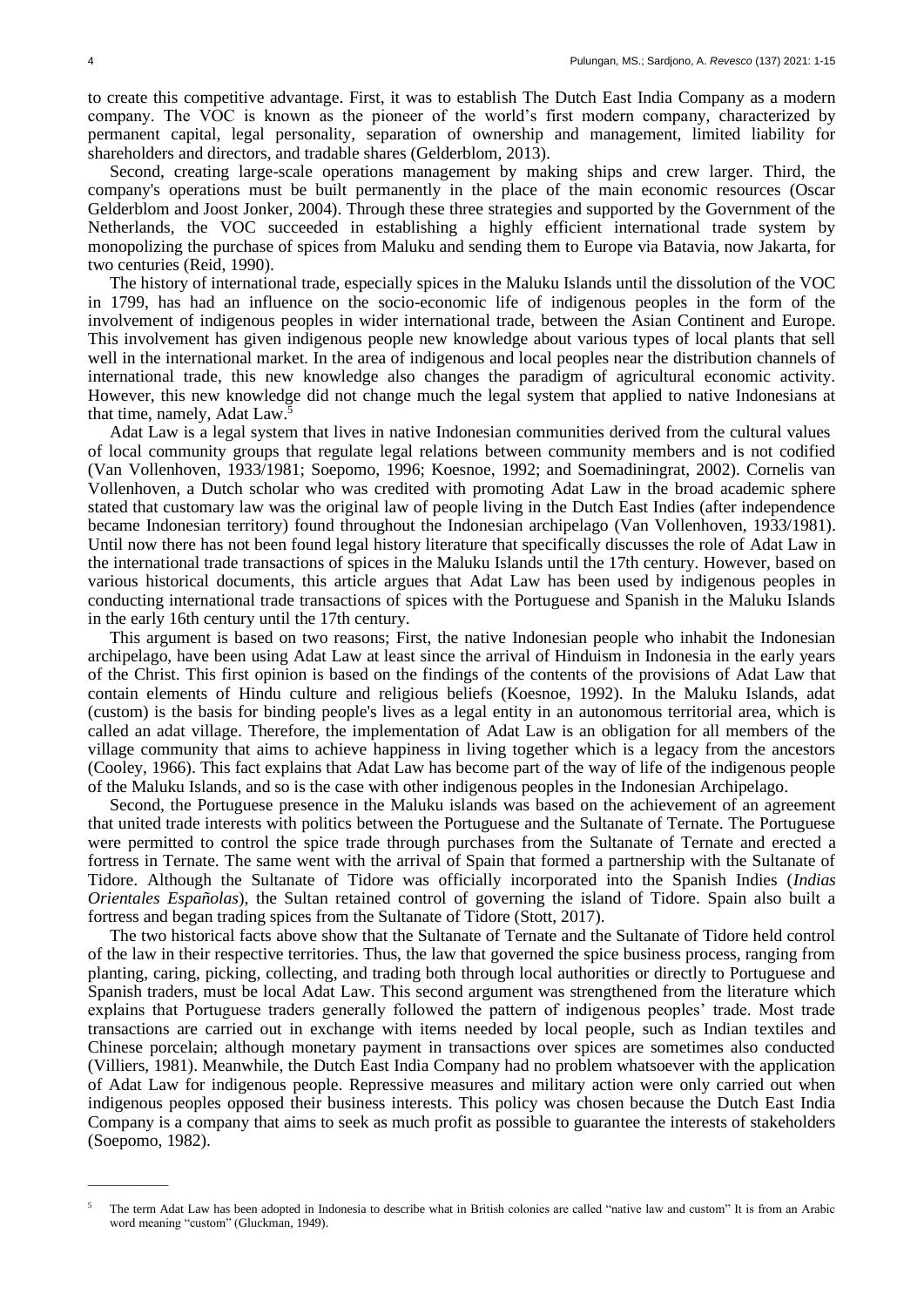\_\_\_\_\_\_\_\_\_\_\_\_\_

At the end of the 18th century, the demand for spices originating from the Maluku Islands declined sharply in Europe. At the company's internal level, there was a financial crisis due to massive corruption, so that the company was no longer able to run its wheels. Finally, the Dutch Republic Government dissolved the Dutch East India Company on December 31, 1799 (Breman, 2015). After the dissolution of the Dutch East India Company, the Dutch Government took direct control of the Indonesian archipelago. This action became the first official marker of a foreign occupation of most of the Indonesian archipelago. Direct Dutch colonialism in the Indonesian archipelago had a broad economic impact. To replace the declining spice trade, the Dutch colonial government built large-scale plantations in all of Indonesia which needed a lot of land and workers.

In 1830, the Dutch King William I introduced the cultivation system to return profits they had obtained through the Dutch East India Company. Unlike the previous system involving companies, at this time the Dutch colonial government led directly the exploitation of natural resources, especially in Java and East Sumatra, by requiring people to plant commercial crops (sugar, coffee, tea, indigo, etc.) for the European market (Bosma, 2007). In practice, this cultivation system requires a lot of land and indigenous villagers. For indigenous peoples, the village is a legal association, where land ownership and economic activities are communal in nature. This system has had a direct impact on the destruction of adat law institutions especially in Java and East Sumatra. The cultivation system policy was met with resistance from the village population because it caused widespread suffering even famine and also damaged their social institutions in villages that were governed very strongly by Adat Law (Bushar, 1961, Candra and Vogelsang, 1999).

In 1870 the colonial government replaced the cultivation system with a liberal economic policy by opening as much investment as possible to the private sector in the plantation sector which was marked by the adoption of the New Agrarian Law of 1870. This law allowed private foreign investments to rent land in the long run to plantations (Brown, 2003). This policy is also known as plantation economic policy, which is still the most important sector for the Indonesian economy. For the indigenous peoples, this plantation economic policy also raises serious problems for the existence of customary lands known as communal (*ulayat)* lands. Indigenous peoples are predominantly agrarian communities where land ownership is a very important issue and influences other areas of Adat Law. Land in the Indonesian archipelago has generally been divided into communally owned traditional lands whose inheritance rights derived from ancestors (Hartono, 2006).

Meanwhile, this new policy states that land that is not directly owned or does not have ownership rights is considered a *domein* (property of the state) or known as state land. This state land is given to foreign companies that invest in the plantation sector and eventually also develops into the mining sector. This rule is very detrimental to indigenous peoples because communal land does not have authentic evidence as to the concept of land ownership in Western Law (Sumardjono, 2005). <sup>6</sup> As a result, customary land owned by indigenous peoples was made state land by the colonial government and distributed to foreign investment companies.

The two colonial economic policies above are backed up by legal instruments, namely, the enactment of two important regulations in the economic field originating from the Netherlands which were applied in the colonies, namely, First, *Wetboek van Koophandel* (*WvK*) or the Commercial Code and, Second, *Burgerlijk Wetboek* (*BW*) or the Civil Code. Both of these legislations took effect on May 1, 1848 (Mahy, 2013). These Dutch legislations were adopted from Code Civil Napoleon which had an enormous influence on the change in the agrarian economic system into an industrial economic system based on the ideology of liberalism and capitalism (Sardjono, 1998; Hartono, 2006).

Both of the above legislation only applies to the European population in Indonesia as regulated in Article 75 of the *Regerings-Reglement (RR)* year 1854, namely, Dutch Colonial Government Regulations in Indonesia. This regulation is part of the application of the Dutch Colonial Government's legal policies based on the differentiation of ethnic and national origins. Meanwhile, indigenous groups are still allowed to use their respective Adat Law in their economic activities (Mahadi, 2003). The phenomenon of legal dualism also occured in the economic field in Indonesia, which is described by J.H. Boeke as dualistic economy.

Dualistic economics are two economic models that go together at the same time, namely, a subsistence economic system and a capitalist economic system (Boeke, 1947, 1983). The subsistence economic system is run by a production model that is based on the communal traditions of the local indigenous people. This system thrives in rural areas and is run according to local customary law. While the capitalist economic system is implemented by applying a modern production model. The capitalist economic system is a historical legacy of colonialism in Indonesia which is still the face of the Indonesian economic system today.

<sup>6</sup> One common characteristic of indigenous peoples in the Indonesian Archipelago is always the guidelines on oral, rather than something written down. Thus, the boundaries of indigenous peoples' territories are usually also verbally decreasing based on natural signs, such as mountains, rivers, seas, lakes or very large trees in the forest.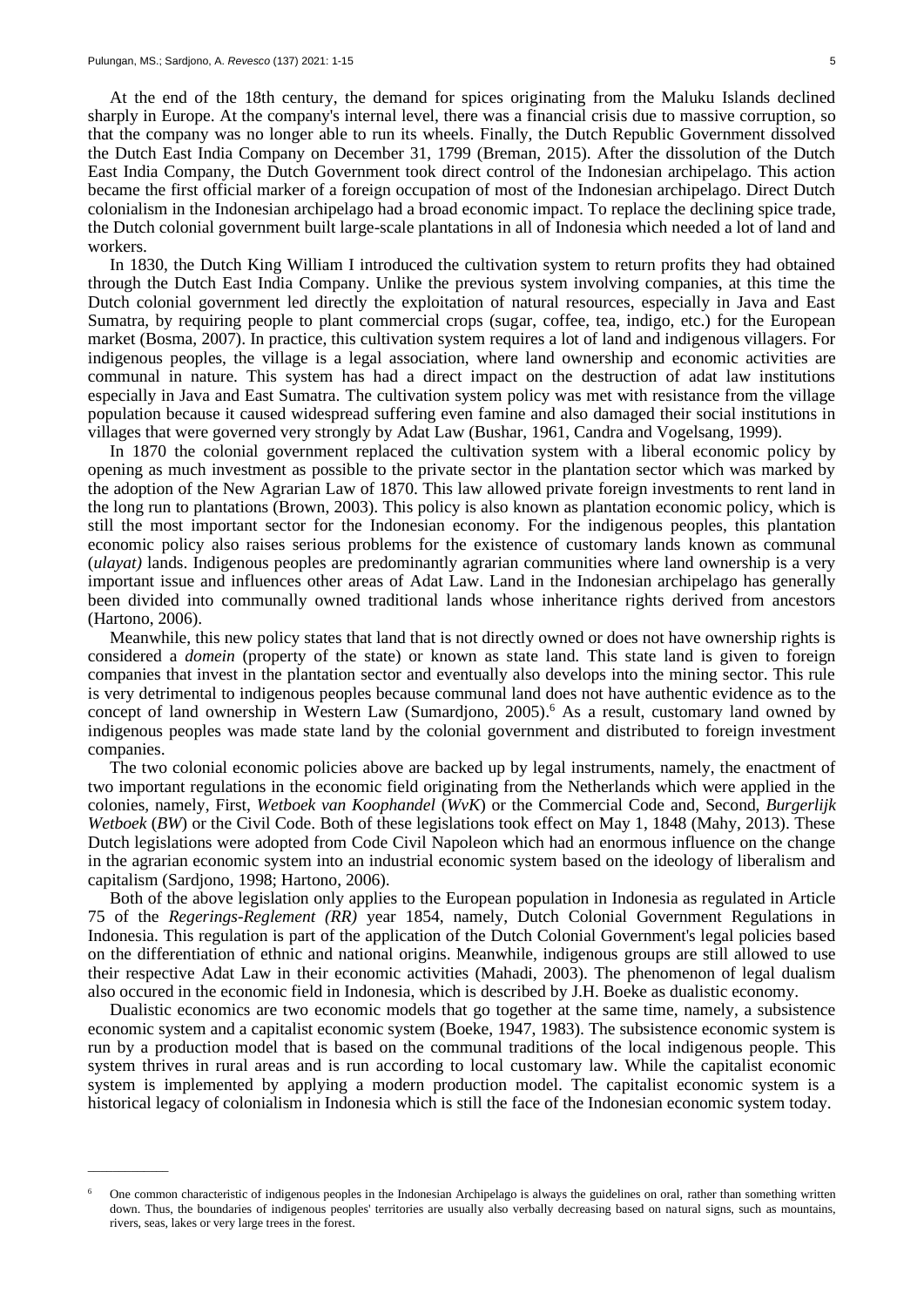## **3. Communal Trait in Socio-Economic Life**

Law in the normative sense is a code of conduct for individuals or groups of people in various fields, including socioeconomic life. Based on the historical sequence described earlier, long before the arrival of Europeans into the Indonesian Archipelago the Indonesians lived in groups with a legal system, known as the adat legal system. Soepomo, a Professor of Adat Law, stated that Adat Law is a living law because it embodies the real legal conscience of the people (Soepomo, 1996). The legal conscience comes from the people's awareness which is the result of interaction among members of indigenous peoples.

Soepomo's statement above has similarities with the legal history school of thought which developed in Germany and the continental Europe in the early 19th century, pioneered by Friedrich Karl von Savigny. For Von Savigny, the law is seen as a product of the consciousness of the people or the soul of the nation *(Volksgeist)* who can only develop when staying in touch with this original legal source (Savigny, 1831; Brand, 1982). This school of thought in the history of law was also used by Van Vollehoven and colleagues from Leiden University in viewing Adat Law. Academically, Van Vollehoven has a very important role in the development and protection of Adat Law. Van Vollehoven strongly rejected the idea of the Colonial Government wanting to impose existing laws in the Netherlands on the entire population of the Dutch East Indies (Burns, 1999). Adat Law for Van Vollehoven is a legal system that differs from Western Law (Van Vollehoven, 1981).

One of the fundamental differences between Adat Law and Western Law is a very strong communal trait. This communal trait can be seen from the relationship of individuals with the community. In Adat Law, the main and first consideration is the interests of the community, not the interests of the individual (Soepomo, 1978). The traditional mindset of indigenous peoples places individual lives after that of the community as a family bond. Family ties mean that in family unity there must always be differences that arise from the individuals who are members. However, the differences that exist will never separate family ties. It is this situation that creates a family spirit that is described by the motto: "Unity in Diversity, Diversity in Unity" (Kartohadiprodjo, 1968).

The communal trait of Adat Law has given effect to the socio-economic life of indigenous peoples. In social life, mutual assistance and communal help have become an integral part of adat community legal life. This matter of giving, receiving and repurchasing applies to the relevant adat community and is also valid. Ter Haar, a Leiden scholar, divides mutual help in this into 2 (two) parts of the act, namely: First, mutual assistance among community members without giving back *(onderling hulpbetoon).* The obligation to do help is based on the provisions of Adat Law, also known as mutual cooperation. Second, mutual assistance reciprocates *(wederkerig hulpbetoon)* in adat law communities in the form of providing labour or goods for members of indigenous peoples who need to be based on the assumption that one day the recipient will return the favour properly (Haar, 1939/2001).

This form of mutual assistance and help is the basis for the birth of forms of social cooperation in the life of the village community as a unity of life together. This form of social cooperation, for example, the construction of houses in Javanese indigenous communities. If someone wants to build or renovate his house, he relayed this news to the neighbours. These neighbours jointly assist the homeowner in the work process, especially the contribution of unpaid labour. Once the neighbours who helped wanted to renovate his house, a social obligation arose to help him. This form of social cooperation takes place in many other social lives, such as wedding and funeral. In urban areas where the community is very heterogeneous so that as a bond of village fellowship or familyhood is weakened, mutual cooperation and help are indeed addressed differently. However, the influence of modernization, globalization and individualization did not eliminate the awareness of communal ties in the lives of Indonesian people (Budiono, 2001).

Adat Law which prioritizes social actions in community life as a communal unit requires good economic conditions first (Nasroen, 1971). Therefore, the forms of mutual assistance, helping each other out, and other forms of cooperation in indigenous peoples are also found in economic activities. In the field of agriculture, this form of social cooperation is found in most of the indigenous peoples in Indonesia which include: the work of collecting forest products, clearing forests for cultivation, planting activities, managing and collecting crops. These economic activities are generally voluntary because they are reciprocated and do not tend to be rewarded for services (Hadikusumah, 2001).

For indigenous peoples in general, the land has a very important position because it functions as a place of residence that is the basis of existence for an indigenous community. The relationship between humans and land is a very visible arrangement of rights and obligations on land that are found in all parts of Indonesia (Van Vollehoven, J.F. Holleman, Sonius, 1981). The strong relationship between indigenous peoples and land has given birth to both legal and internal relations. The rights of indigenous peoples to their lands were named by Van Vollenhoven as *beschikingsrecht* (right of disposal/ allocation). According to Van Vollenhoven, customary rights are one of the indigenous rights to land that can only be owned by the same community units and cannot be alienated forever (Van Vollenhoven, 1972).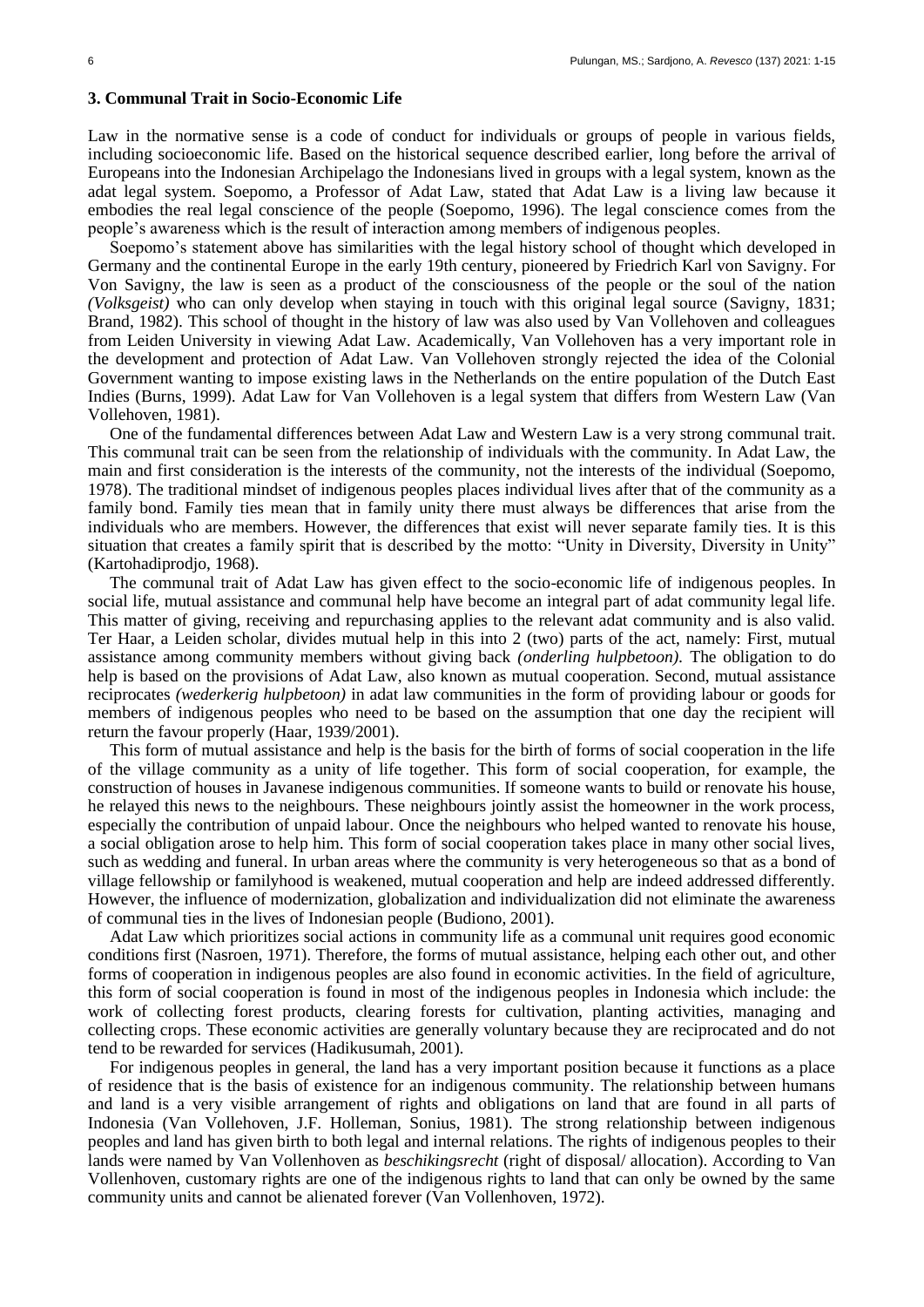In addition to social cooperation, land, a prominent communal trait in indigenous peoples is found in the way they resolve disputes. F.D. Holleman, a Leiden scholar, in a field study in Tulungagung, East Java stated that the principle of Adat Law, namely, the principle of harmony, played an important role in solving various problems of rural communities including in the economic field (F.D. Holleman, 1972). The principle of harmony is a guideline in resolving a matter of adat. The principle of harmony is derived from the views and attitudes of a person with other residents in a residential environment to achieve an ideal atmosphere of living together with a safe, peaceful and prosperous society.

Holleman gave an example of the role of the principle of harmony in the law of obligations. If a person (A) borrows money from another village community (B) with a repayment period of 3 months. A with a very strong value of honesty in the village community will try to fulfil that promise. However, if A is in a condition of being unable to pay the debt within the promised period, then both parties put forward the harmonious adat institution through a meeting by giving a new grace period. Thanks to this principle of harmony, thousands of disputes in the village can be resolved peacefully without having to go to court.<sup>7</sup> This model of dispute resolution is referred to as a family resolution model.

It was this communal trait in the socio-economic life of indigenous peoples in Indonesia which gave birth to the familyhood principle, both in terms of help, assistance and other forms of cooperation. This communal trait is found in all indigenous and local peoples living in the Indonesian archipelago until now.<sup>8</sup> In the development of history, since Indonesia drafted the first constitution, the familyhood principle that lived as a socio-economic life tradition of the indigenous people was raised by The Founding Parents at the national level. Thus, the familyhood principle is laid as a basis for binding Indonesian citizens in socio-economic life.

### **4. The Basis for the Regulation of National Economy**

The choice of the post-independence economic system was decided by The Indonesian Founding Parents at the session of the Agency to Investigate Efforts to Prepare for the Independence (BPUPKI).<sup>9</sup> At the session, historical documents showed that all Founding Parents agreed on a constitutional provision based on a new economy that replaced the economic system that was the legacy of the Dutch Colonial Government. The new economy formed is based on the socio-economic values that live in the Indigenous People and Local Communities of Indonesia, namely the communal trait. This communal trait is translated into the provisions of Article 33 paragraph (1) as familyhood principle. Furthermore, in the elucidation section of Article 33 paragraph (1), there is also a basis for economic democracy which will be carried out through cooperatives as company structure.

The following is the elucidation of Article 33 paragraph (1) of the 1945 Constitution:

*"Article 33 states the basis for economic democracy, production is carried out by all, for all under the leadership or supervision (monitoring) of community members. It is the prosperity of the people that comes first not the prosperity of individuals. Therefore, the economy is structured as a joint effort based on the familyhood principle. The company structure (bangun perusahaan) that is compatible with it is cooperatives."<sup>10</sup>*

This historical document explains two main points. First, the idea of building a democratic national economic system is stated explicitly in the document, namely: *"In article 33 the basis of economic democracy is listed, production is carried out by all, for all under the leadership or supervision (monitoring) of members of the community."*<sup>11</sup> Second, the idea of building an economic system that is in accordance with the values and culture of the community, namely: the communal trait of Indonesian society. This trait is found in the goals of the national economy, namely*: "The prosperity of the people takes precedence, not the prosperity of individuals."* <sup>12</sup> To realize the two big ideas above, this historical document also explains that

<sup>7</sup> F.D. Holleman was a Judge in the colonial era of the Dutch Government who had an interest in the area of adat law research. His academic work is very important for the development of Adat Law because his research is based on field data where he is placed as a judge in several regions of Indonesia. In 1935, he was appointed as professor of indigenous law at Leiden University as Van Vollenhoven's successors.

<sup>8</sup> This argument is based on the results of the author's field verification in several Adat Communities in Indonesia, such as: Ciptagelar (West Java), Nagari Pandai Sikek (West Sumatera), Candirejo Village (Central Java), Kedonganan Village and Penglipuran Village (Bali) in May-September 2019.

<sup>9</sup> In 1942, Japan invaded Indonesia after winning the war with the Netherlands. The arrival of Japan was welcomed by some Indonesian elites because Japan promised to help the Indonesian independence process. One of the promises was to form The Investigating Committee for Preparatory Work for Independence (BPUPKI) and was subsequently replaced by the Indonesian Independence Preparatory Committee (PPKI). In this BPUPKI and PPKI session, Indonesian leaders drew up a draft constitution. Those involved in drafting this constitution in Indonesian history are known as Founding Parents.

<sup>&</sup>lt;sup>10</sup> Elucidation of Article 33 of the 1945 Constitution.

<sup>&</sup>lt;sup>11</sup> Elucidation of Article 33 of the 1945 Constitution.<br><sup>12</sup> Elucidation of Article 22 of the 1945 Constitution. Elucidation of Article 33 of the 1945 Constitution.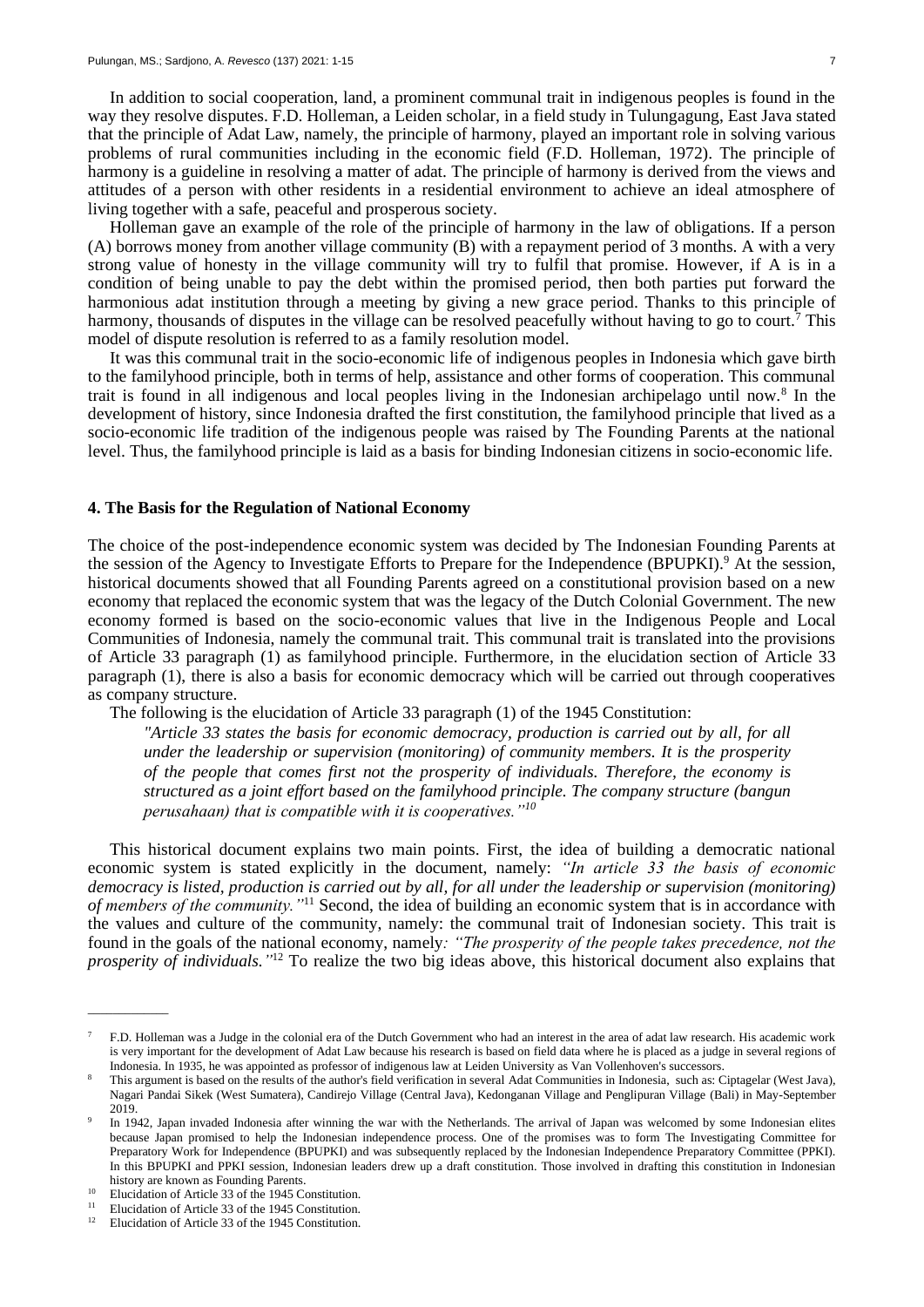"*the economy is structured as a joint effort based on the familyhood principle, and the suitable company structure is cooperatives*."<sup>13</sup>

This historical fact shows that Founding Parents believes that a national economic system that is democratic and following the values and culture of society will be realized through cooperative institutions. This document is authentic historical evidence that the cooperatives idea has inspired the Founding Parents of Indonesia in designing national economic systems in the constitution. Cooperatives as economic institutions originating from Europe and developed in Indonesia since 1896 (Hasan, Azhari, Majid, 2018), are believed to be most suitable with the values and culture of the indigenous people. Although the agreement of the Founders of the Nation above is the result of a joint masterpiece for Indonesians to date, historical records show the great role of the two main figures, namely: Soepomo and Mohammad Hatta in formulating and providing an explanation of Article 33 of the 1945 Constitution. Soepomo is known as "architect" in the preparation of the 1945 Constitution. He was an alumnus of Leiden University under the guidance of Carpentier Alting, colleague of Van Vollenhoven (Jan Michiel Otto and Sebastiaan Pompe, 2012).

As the first Minister of Justice of the Republic of Indonesia, he composed the elucidation section of the 1945 Constitution (Saifudin, 1996). Soepomo's views were found in his speech on May 31, 1945, at the BPUPKI session as follows:

*"In the economic field, the State will be familial as well because family is the nature of eastern society, which we must maintain as well as possible. The mutual help system, the cooperative system should be used as one of the economic bases of the Indonesian State"* (Bahar, Kusuma, Hudawati, 1995).

Soepomo's view above appears together with the discussion of the *sistem kekeluargaan* (familyhood system). With regard to the familyhood system, Soepomo reaffirmed the importance of the familyhood system in the Constitution to be established. According to Soepomo:

*"... by accepting this opening, we have rejected the flow of individual thoughts. We accept and encourage the mindset of family thoughts. Therefore, our Constitution cannot be different, it must also contain a familyhood system"* (Bahar, Kusuma, Hudawati, 1995).

Soepomo was of the view that economic activities should be arranged based on familyhood principle. Therefore, there must be a mutual assistance system and it can be implemented using a cooperative system as an economic basis that is different from a system that is based on individualism (Kusuma, 2009). According to Soepomo, cooperatives must be used as one of the economic bases in the new State Indonesia. Soepomo's opinion shows that the values of indigenous peoples and the cooperatives ideas have inspired the formation of the constitution (Priambodo, 2018).

Meanwhile, Mohammad Hatta, an economist and an alumnus of Nederlandsche Handels-Hoogeschool Rotterdam (now Erasmus University Rotterdam) formulated the concept of the post-independence Indonesian economic system. The draft was made by Hatta during his activities as an activist and intellectual in the Netherlands and Europe (Hatta, 1994). On the expertise and economic concepts, he offered, Hatta was appointed as chairman of the financial and economic affairs in the drafting of the constitution in BPUPKI and First Vice President (Kusuma, 2009). Hatta's role was very dominant in developing the national economic system through cooperative vehicles (Manullang, 2010).

The cooperatives ideas that form the basis of the national economy as aspired by the founding parents of the nation has emerged since the Dutch colonial era. The cooperatives ideas are seen as the best way to build up gradually the weak economy of the people. This is based on the structure of the Indonesian economy at that time, where three layers of the economy were stratified. The first economic layer (upper) is an economy controlled by the Dutch and Europeans (Hatta, 1971). At this layer, production-related to international trade is controlled by this group. They controlled the production of plantations, industry, transportation, banks and insurance.

The second economic layer, which mediates and links with indigenous Indonesians, is approximately 90% in the hands of Chinese and other Asians. Indonesian people who can be included in the second economic layer at most fill 10%. Whereas the third economic layer (lower) are groups of indigenous Indonesians whose economic level is very small. They work as small farmers, small traders, small fishers and workers. Hatta stated that the structure of the three economic layers above occurred because of the results of the application of the colonial economic system. Therefore, Hatta believes that the new economic system, namely: an economic system based on cooperatives is believed to be able to change the structure of the economy (Hatta, 1971).

<sup>&</sup>lt;sup>13</sup> Elucidation of Article 33 of the 1945 Constitution.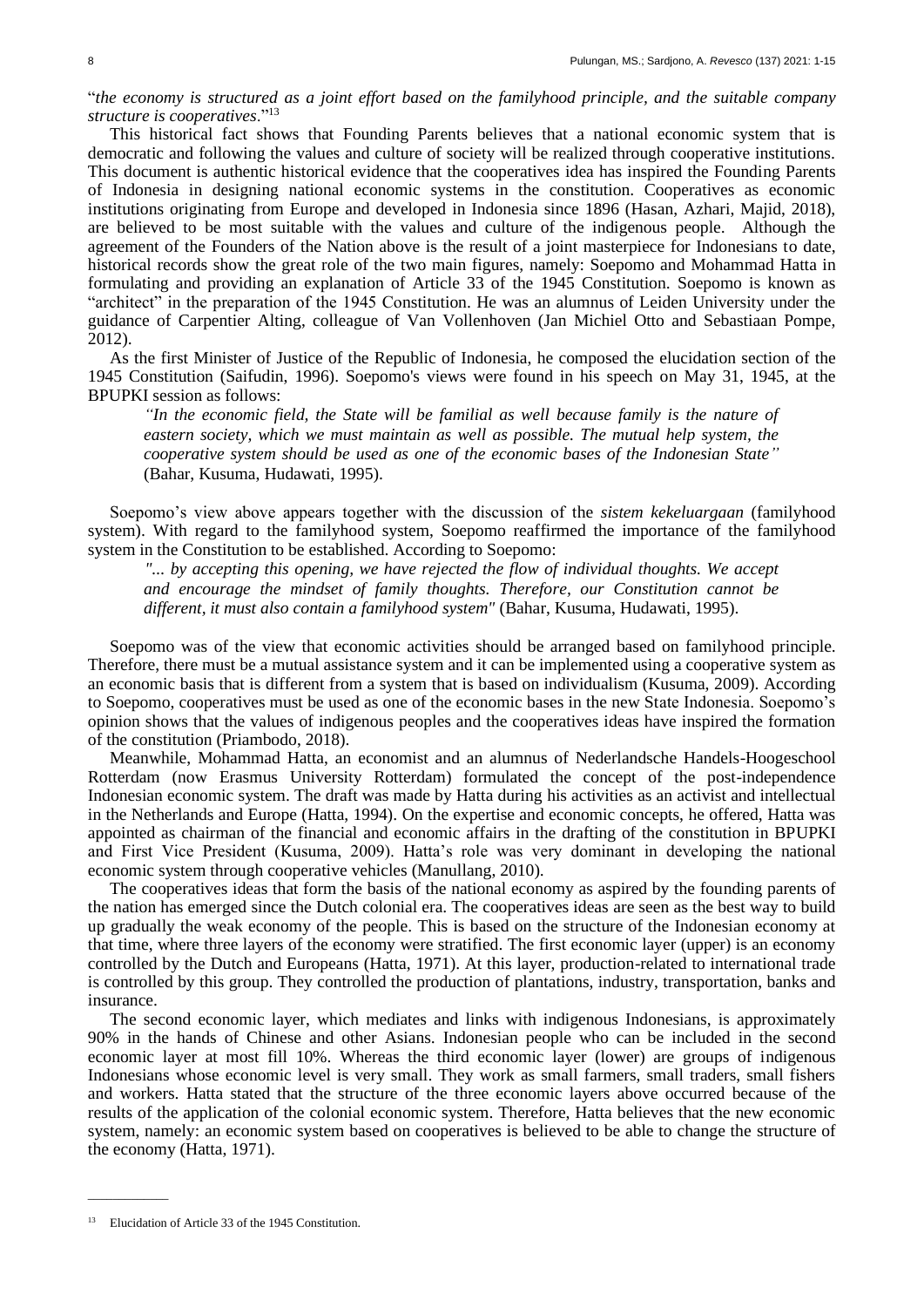The cooperatives ideas are seen as having advantages to improve or change the structure of the Indonesian economy above, especially in the third layer. Cooperatives were chosen because these economic institutions are the most promising to provide collective welfare. In cooperatives there are no employers and no workers, all workers jointly take care of common interests based on the familyhood principle in accordance with the values and culture of the Indonesian nation (Hatta, 1954). In the model of companies such as cooperatives, the idea of economic democracy can easily grow and develop. The notion of economic democracy inspired the choice of cooperatives as the industrial structure or organization. Without economic democracy, there will be a concentration of economic power in one or several groups that can ultimately form economic dominance (Swasono, 2018).

Hatta added that cooperatives are a means of realizing social justice for the lowest economic groups, especially in rural areas (Kahin, 1980). In rural areas, the familyhood principle is upheld by almost all communities in the village. Hatta holds that although cooperatives are institutions that originate and develop from the Western thought traditions, the values and goals of cooperatives are immensely following the familyhood principle. Therefore, he believes that the familyhood principle is the foundation of Indonesian cooperatives. Indonesian cooperatives reflect a collective Indonesian society, rooted in the original customs of Indonesian life, namely: mutual assistance and mutual cooperation grown at a higher level, in accordance with the demands of modern times (Hatta, 1971).

Hatta's thoughts have placed the familyhood principle and the cooperatives ideas as an important part of the history of the preparation of the national economic foundation in the Indonesian constitution. After the proclamation of independence until his death on March 14, 1980, Hatta was the only founder of the Nation who consistently fought for the cooperatives ideas in the Indonesian economic system. For his great contribution to the development of cooperatives, Hatta was appointed as the Father of Indonesian Cooperatives in the second Indonesian Cooperative Congress in 1953.

### **5. The Dynamics and the Development**

\_\_\_\_\_\_\_\_\_\_\_\_\_

The familyhood principle is a way of life of the Indonesian people in various aspects of life, including in the socio-economic field which is rooted, growing and developing in the unity of indigenous peoples in Indonesia. When the familyhood principle is transcended in the Indonesian constitution, the dynamics and development of the familyhood principle are no longer based on indigenous groups living throughout the Indonesian archipelago. With the adoption of the familyhood principle at the national level, every Indonesian citizen with different socioeconomic backgrounds is seen as a legal associate that has the same rights and obligations (Hadikusumah, 1981).

The familyhood principle as the basic value for governing the national economy in the constitution shows that the Founders of the Nation aspire to create an economic system that is in accordance with the personality of the Indonesian people themselves. Through this familyhood principle, there is a very clear difference between the economic system aspired to with the understanding of individualism. This new concept was designed in accordance with the background of the Indonesian revolution which rejected economic liberalism. Economic activities no longer contain the motive for personal gain, but the motive for serving society for the common good (Wilopo, 1987).

In the first period when the Founding Parents were still in control of power until 1965, a very strong effort was seen in formulating economic policies based on familyhood principle and cooperative ideas. At this time the economic policies adopted were very collective and were held directly by the Central Government in a centralized manner. The role of government is very large in the development of cooperatives in this era. Cooperatives are not only a people's economic movement but also as a pillar of the Indonesian economy (Jimly, 1992).

However, since the change of power due to political turmoil, the economic policy has changed. Under the new regime supported by military forces under the leadership of General Soeharto, the efforts of economic transformation that had been carried out previously did not receive main attention. This argument is based on a fundamental change in economic policy from the previous policy of economic centralism towards economic liberalization policies in the Soeharto era (Mallaranggeng, 2004).<sup>14</sup>

The dynamics of the political history of post-independence in 1945 until the demise of Suharto regime by the power of the people in 1998 had influenced the application of the familyhood principle in the economic regulations. However, in 2012 there was a Constitutional Court ruling that revoked the enactment of the new Cooperative Law, namely: Law No. 17 of 2012 concerning Cooperatives. The formation of the new cooperative law is a response to the development of the global economic order. In the 2012 Cooperative

<sup>14</sup> The economic liberalization policy began in the early 1980s when oil prices began to fall. The economic liberalization policy is better known as the deregulation policy which aims to replace the economic centralization policy. This policy was carried out with several economic reform packages, especially in the fields of trade, finance and banking.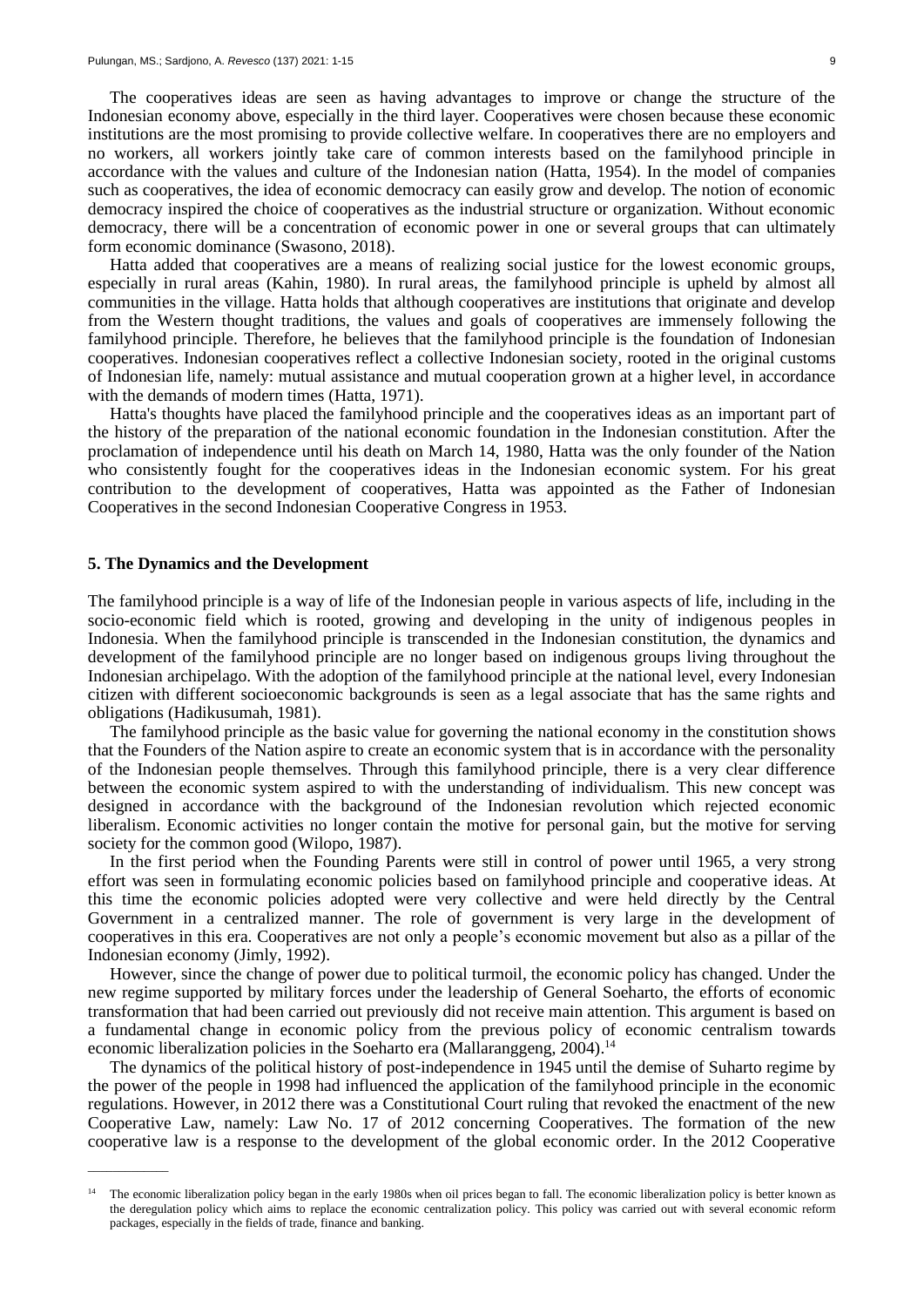Law, the familyhood principle is no longer a part of the definition of cooperatives. Article 1 number 1 states that a cooperative is a legal entity established by an individual or cooperative legal entity, with the separation of the wealth of its members as capital to run a business, which fulfils aspirations and common needs in the economic, social and cultural fields in accordance with values and principles of cooperatives.<sup>15</sup>

In addition to the absence of familyhood principle, the definition of cooperatives in the Cooperatives Law 2012 was also different from that understood by International Co-operative Alliance (ICA). Within ICA there is an international standard that serves as a guideline for legislative drafters regarding cooperatives in each member country, known as the "Statement on the Co-operative Identity." It is asserted in the Statement, pertaining to the definition, that a co-operative is "an autonomous association of persons united voluntarily to meet their common economic, social and cultural needs and aspirations through a joint-ly owned and democratically-controlled enterprise" (ICA, 2015). Indonesian Cooperatives Law 2012, instead of understanding a cooperative as an "association of persons," define it merely as a "legal entity," emphasizing not the identity but that is has to be legalized i.e. acknowledged by, or registered to, the State.

In the minutes of the discussion in the People's Representative Council regarding the Cooperatives Law 2012, a fact was discovered that initially the "Government-Council Joint-Team for Revision of the Draft of Cooperatives Law" agreed to adopt ICA's definition of cooperatives into the draft law. However, after quite a lengthy debate, somehow it was the "legal entity" definition that was adopted in the enacted Law. The document proved that the Team, whose members comprised of representatives from both the Government and the Council, attempted to impose a limitative definition of cooperatives that acknowledges as cooperatives only those which already acquire the status of legal entity. This policy is further underscored in a stipulation that the use of the word "cooperatives" is forbidden for business organizations established not in accordance with the Law, meaning, cooperatives that is not registered, hence, has not yet acquire the status of legal entity (DPR, 2011).

This stipulation is potentially problematic, from a societal point of view, because there are multitude of business associations and organizations among Indonesian indigenous and local communities with cooperatives characteristics, although not in the form of legal entity. In addition, the stipulation that cooperatives is a legal entity "founded by individuals" also stirred public polemic. Various groups criticize the use of the phrase "founded by individuals" which shows that the formation of the 2012 Cooperative Law has changed the collectivist nature of Indonesian cooperatives as an embodiment of the familyhood principle in a joint effort to be individualistic. It is this change in the spirit of cooperatives that led a group of people to submit requests for a review of the 2012 Cooperative Law in 2013 to the Constitutional Court.<sup>16</sup> On May 28, 2014, the Constitutional Court issued a Decision of the Constitutional Court No.28 / PUU-XI / 2013 on the application for judicial review of Law No.17 of 2012 concerning Cooperatives, which contained the revocation of the entire provisions and stipulations of the new Cooperative Law.

The Constitutional Court states that the phrase "individual" in the sense of cooperatives contained in Article 1 number 1 of the 2012 Cooperative Law is contrary to Article 33 paragraph (1) of the 1945 Constitution on the grounds that the definition refers to individualism. The Constitutional Court is of the opinion that definition is a fundamental matter in a law because it reflects the philoshopy of the subject it seeks to govern. Furthermore, The Constitutional Court believes that a country's economic system strongly associated with values that live in the society where the economic system was born and prevails. These values grow and develop along with the history of the existence of the development of society. The values which are held in high regard which later become their character have been formulated in Article 33 paragraph (1) of the 1945 Constitution, namely: an economic arrangement as a joint effort based on the familyhood principle.<sup>17</sup>

In this Decision, the Constitutional Court based its argument on the original intention of the Founding Parents of Indonesian Nation, as the drafters of the 1945 Constitution themselves. The Court cited directly the elucidation to Article 33 of the Constitution that serves as the historic document pivotal to the existence of cooperatives in Indonesia. The elucidation is as follows.

*"Article 33 states the basis for economic democracy, production is carried out by all, for all under the leadership or supervision (monitoring) of community members. It is the prosperity of the people that comes first not the prosperity of individuals. Therefore, the economy is structured as a joint effort based on the familyhood principle. The company structure (bangun perusahaan) that is compatible with it is cooperatives."* 

<sup>&</sup>lt;sup>15</sup> Article 1 number (1) of Law Number 17 of 2012 concerning Cooperatives.

<sup>16</sup> The Constitutional Court is a judicial institution that was born in the era of Indonesian democracy through a constitutional amendment on November 9, 2001 and was officially established on October 15, 2003. One of the authorities of the Constitutional Court is to test the application of norms in the law to the constitution.

<sup>&</sup>lt;sup>17</sup> The Constitutional Court of the Republic of Indonesia, Decision No.28/PUU-XI / 2013, pp. 236-237.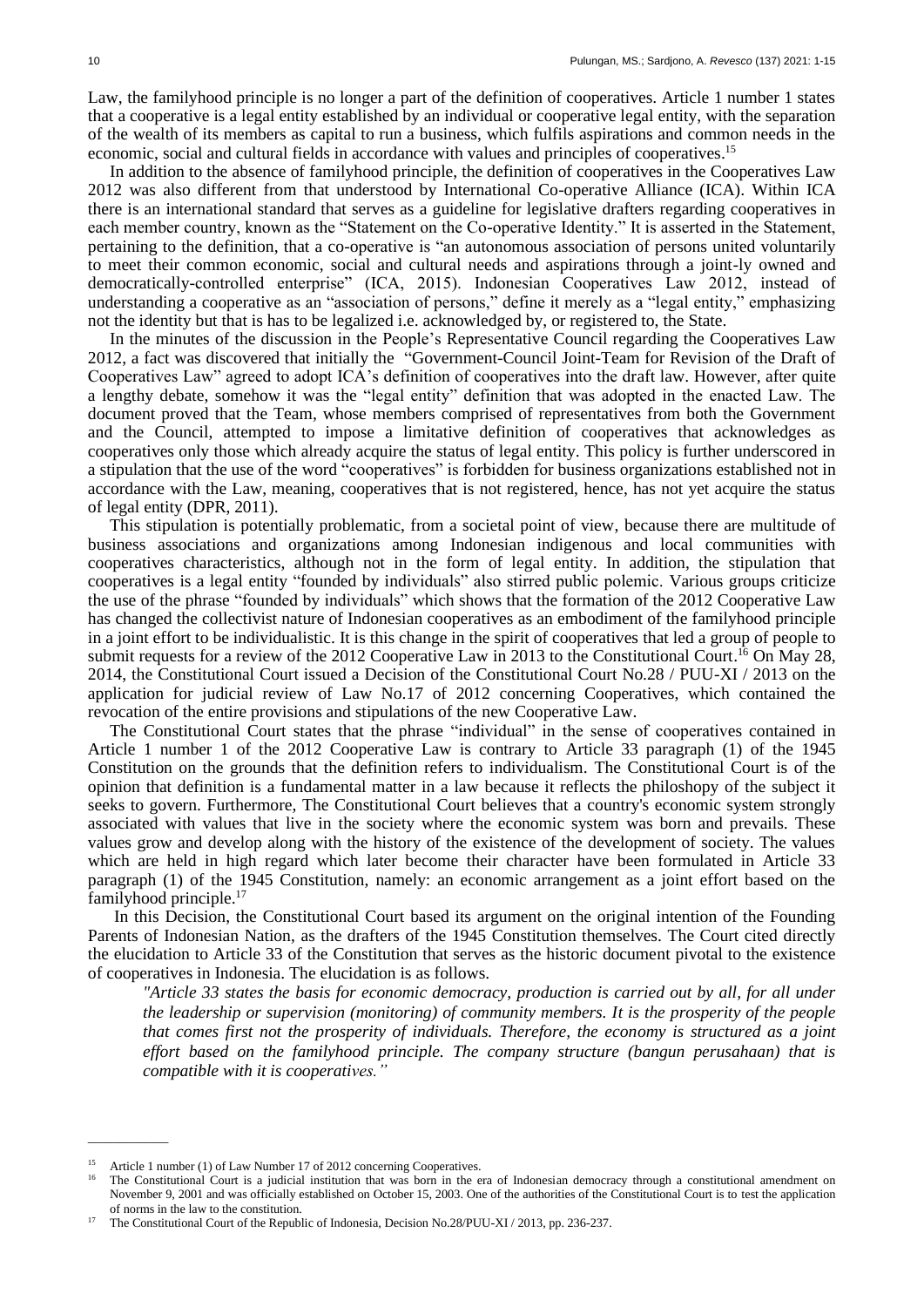Based on the Article 33 of the 1945 Constitution and its elucidation, cooperatives are crucial building blocks of Indonesian economic structure. The Constitutional Court asserted that the economic structure of a state should be arranged in accordance with the fundamental values that inspire the establishment of the state. The value, which is also characteristic of the nation, is the collectivist value, as opposed to the individualistic value which was clearly rejected by the drafters of the 1945 Constitution. <sup>18</sup>

Furthermore, the Constitutional Court Decision also considered the legislative history of cooperatives definitions as a comparison. First, Law Number 79 Year 1958 on *Cooperatives Associations*, in Article 2 Paragraph (1) stipulated that "Cooperatives is an association whose members are individuals of legal entities which are not concetrations of capital." Second, Law Number 14 Year 1965 on *Cooperatives*, in Article 3 stipulated that "Cooperatives are people's economic organization as well as tools of the revolution that serve as the crucible for cooperative humankind as well as the vehicle to realize Indonesian socialism based on Pancasila." Third, Law Number 12 Year 1967 on the *Fundamentals of Cooperatives*, in Article 3 stipulated that "Indonesian cooperatives are people's economic organization with a social trait, whose members are individuals or cooperative legal entities, that together comprise the economic structure as a mutual endeavour based on the familyhood principle." Fourth, Law Number 25 Year 1992 on *Cooperatives*, in Article 1 Paragraph (1) stipulated that "Cooperatives is a business entity whose members are individuals or cooperative legal entities that based its activities on the cooperative principles as well as people's economic movement based on the familyhood principle."<sup>19</sup>

Constitutional Court, after comparing the above definitions, concluded that the emphasis in a definition of cooperatives clearly pertains to the true identity of the cooperatives itself, that is, as an economic actor or subject in an economic structure or system. It is why, therefore, in the previous legislation, cooperatives is defined broadly as association, economic organization, people's economic organization, or at least, as in the case of Law Number 25 Year 1992, a business entity. Those concepts are fundamentally different from the restrictive "legal entity" definition adopted in Law Number 17 Year 2012. Furthermore, the definition does not imply the substantive and fundamental understandings of cooperatives as intended by the Article 33 Paragraph (1) of the 1945 Constitution and its elucidation that clearly refers to the concept of business structure which is unique.<sup>20</sup>

The Constitutional Court was also of the opinion that the individualistic leaning implied in the 2012 definition contradicts the original philosophy contained in the Constitution. Since the case at hand pertained to the very definition of cooperatives itself, and that it had been proven that the definition in question is fundamentally flawed, it was ruled that any provisions and stipulations that follows within the Law can no longer function. The Court, therefore, decided that Law Number 17 Year 2012 on *Cooperatives* as an entirety is unconstitutional, hence, not legally binding. For the time being, temporarily until a new legislation is adopted and enacted, as well as to avoid legal vacuum, the Constitutional Court rules that the previous cooperatives legislation i.e. Law Number 25 Year 1992 on *Cooperatives* shall be in effect. <sup>21</sup>

The ruling of the Constitutional Court is very interesting as during the reign of the Soeharto government, the Indonesian judicial system was not familiar with the mechanism of judicial review at legislative level. Substantially, this decision reaffirmed the thoughts of the Indonesian Founding Parents, especially the thoughts of Soepomo and Muhammad Hatta recorded in the historical documents of the preparation of the 1945 Constitution. The decision of the Constitutional Court could be the basis of a legal framework for economic policymakers in Indonesia that socio-economic values that live in Indonesian society, which in the constitution use the term the familyhood principle and the cooperatives ideas as the bases for regulating the national economy.

The socio-economic values that live in indigenous peoples are also in accordance with economic democracy, which is also explicitly stated in the elucidation section of Article 33 paragraph (1) of the 1945 Constitution. Economic democracy in the Indonesian constitution means that a production activity must involve as many members of the public as possible. Economic activities that involve the participation and emancipation of as many citizens as possible are expected to open up equal opportunities that ultimately aim to create shared prosperity. Founding Parents believes that without an economic democracy there will be a concentration of economic power in just one or a few community groups, thus widening the economic gap. Learning from the experience of Indonesia's economic history, Founding Parents believes that the familyhood principle and the cooperatives idea are instruments for economic transformation.

Through the path of economic transformation, the formulation of economic policies will guide the community towards the formation of a democratic economic system that is in accordance with the values and culture of the Indonesian people. Although this economic transformation has not materialized to date due to

<sup>&</sup>lt;sup>18</sup> The Constitutional Court of the Republic of Indonesia, Decision No.28/PUU-XI / 2013, pp. 239-240.<br><sup>19</sup> The Constitutional Court of the Basselia of Indonesia, Decision No. 28/PUU-XI / 2013, pp. 240, 241.

<sup>&</sup>lt;sup>19</sup> The Constitutional Court of the Republic of Indonesia, Decision No. 28/PUU-XI / 2013, pp. 240-241.

<sup>&</sup>lt;sup>20</sup> The Constitutional Court of the Republic of Indonesia, Decision No. 28/PUU-XI / 2013, pp. 241.

<sup>21</sup> The Constitutional Court of the Republic of Indonesia, Decision No.28/PUU-XI / 2013, pp. 254. Until the time this article is written, the draft for new cooperatives legislation is still being discussed in the People's Representative Council.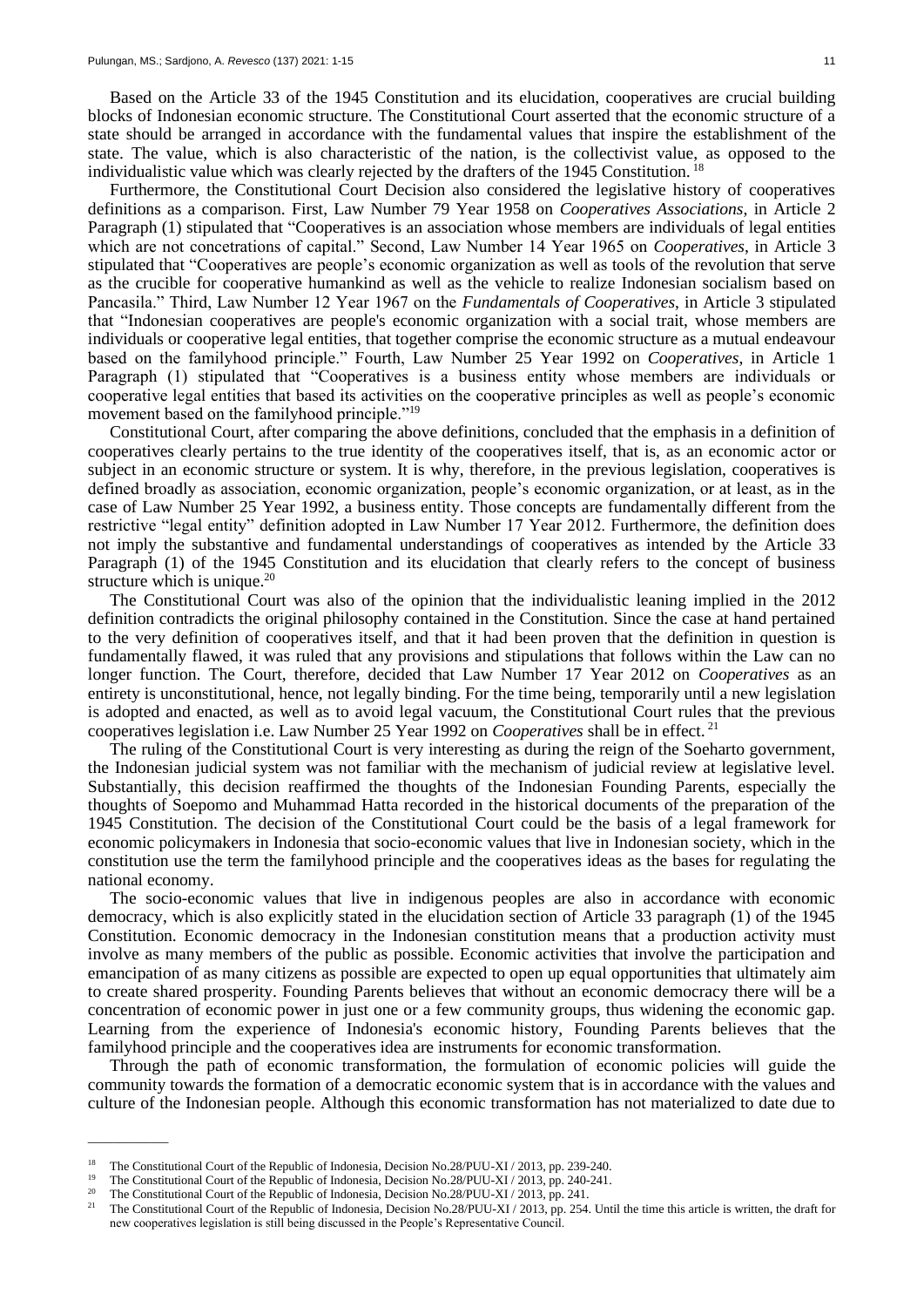the dynamics and development of political and economic history since Suharto era, the existence of the Constitutional Court's Decision is very valuable for future economic policy. For economic policymakers, this decision is a history that has been delayed so that the formation of new cooperative laws, as well as other economic laws, should be imbued with the soul and spirit of the familyhood principle.

# **6. Closing**

Socio-economic historical events that occurred in Indonesia greatly influenced the choice of the familyhood principle and the cooperatives idea as the basis for regulating the national economy in the constitution. This matter started from the history of the international trade of spices in the Maluku Islands which has become an attraction for European expeditions to the territorial waters of Indonesia. For indigenous peoples, the arrival of Europeans for commercial purposes was not initially rejected, although in some areas it caused resistance from local authorities.

The arrival of Europeans in this era has given new knowledge about various types of local plants that sell well in international markets, thus involving indigenous peoples in wider international trade between the continents of Asia and Europe. This article argues that adat laws governing all aspects of community life have been used in various international trade transactions of spices. Although international trade has influenced the socio-economic life of indigenous peoples, the use of Adat Law in economic activities in this era is able to maintain the socio-economic institutions of indigenous peoples, especially regarding land and socio-economic obligations of indigenous villagers.

Massive changes to the socio-economic life of communal society occurred in the era of Dutch colonialism. There are two policies that affect the socio-economic institutions of communal society, namely; the implementation of the cultivation system policy in 1830 and the application of the liberal economic policy system in 1870. The cultivation system policy was led directly by the Colonial Government by requiring rural people to plant commercial crops for the European market. Whereas liberal economic policy is carried out by opening as much investment as possible for the private sector in the plantation sector which is marked by the application of the New Agrarian Law of 1870.

Both of these economic policies required a lot of customary land and energy from indigenous villagers. The implementation of these two economic policies has directly damaged the institutions of indigenous people for two main reasons. First, community joint ownership of land (communal rights) was taken expertly by the colonial government for the business interests of the Government and foreign investors. Second, the involvement of the communal villagers who participated in the two economic policies was forced to make them unable to carry out socio-economic obligations in the lives of indigenous peoples who have been governed by customary law.

It is this historical background of colonialism that underlies the founders of the Indonesian nation in the preparation of constitutional provisions concerning the national economy. Post-independence economic policies must guarantee the economic transformation of the colonial economic system towards a national economic system that is democratic and in accordance with the values and culture of the Indonesian people. In the Indonesian constitution, the national economic system will be realized based on familyhood principles and cooperative ideas.

Although the familyhood principle and the cooperatives idea have been regulated imperatively in the constitution, the dynamics and development in the history of Indonesian economic policy are highly dependent on the political will of economic policymakers. The economic policy makers after the era of the Founders of the Nation came to power, in general they always tried to integrate the global economic order into the local economic order. Economic policies as outlined in the form of these laws and regulations are in many ways contrary to the spirit of the familyhood principle and cooperative ideas.

However, when a democratic political system gave birth to the Constitutional Court, there were very interesting developments in Indonesia. The judicial review of the Cooperatives Law is an example in which a constitutional court judge has returned the familyhood principle and the cooperatives ideas as the bases for regulating the national economy. This decision is a historical task pending to ensure that economic policies as outlined in the legislation must be in accordance with the familyhood principle as the soul and spirit of the rules.

### **7. References**

Bahar, Saafroedin, Ananda B. Kusuma, Nannie Hudawati (1995) Risalah Sidang Badan Penyelidik Usaha-Usaha Persiapan Kemerdekaan-Panitia Persiapan Kemerdekaan Indonesia (PPKI) 28 Mei 1945 – 22 Agustus 1945, Jakarta: Sekretariat Negara Republik Indonesia, pp. 43, 265.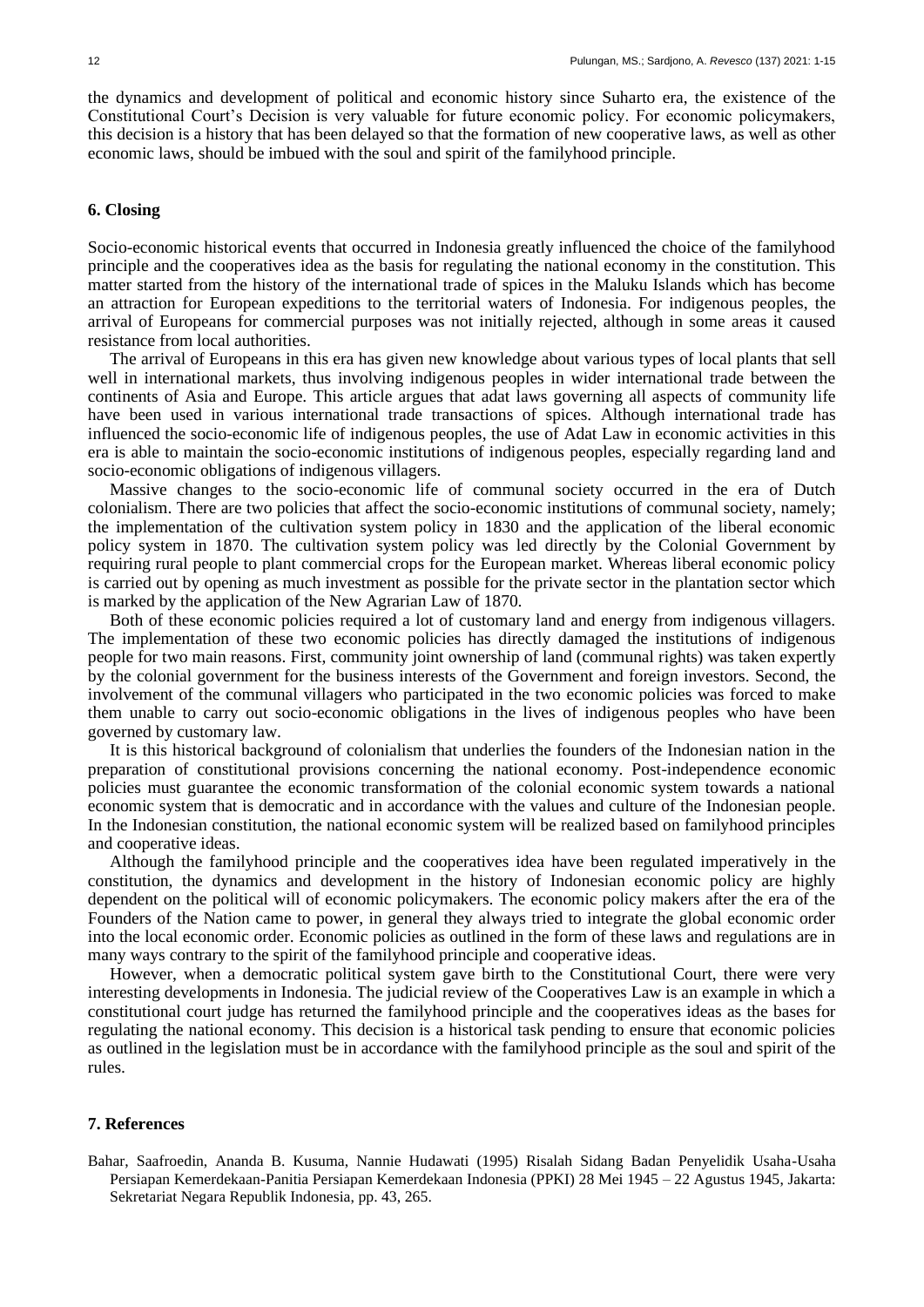- Boeke, J.H. (1947) *Indische Economie: Boek I De Theorie Der Indische Economie*, Haarlem: H.D. Tjeenk Willink & Zoon N.V, pp. 1-5.
- Boeke, J.H. (1983) Prakapitalisme Asia, Jakarta: Sinar Harapan, pp. 9-13.
- Bosma, Ulbe (2007) The Cultivation System (1830-1870) and Its Private Entrepreneurs on Colonial Java, *Journal of Southeast Asian Studies*, Vol. 38, No. 2, pp. 275.
- Brand, Arie (1982) Against Romanticism: Max Weber and The Historical School of Law,*Australian Journal of Law & Society,* Vol. 1, No. l, pp. 89.
- Brandon, Pepijn (2011) Marxism and the 'Dutch Miracle': The Dutch Republic and the Transition-Debate, Vol. 19, No. 3, pp. 117.
- Breman, Jan (2015) *Profits from an Unfree Work Regime in Colonial Java in Mobilizing Labour for the Global Coffee Market*, Amsterdam: Amsterdam University Press, pp. 100.
- Brown, Colin (2003) *A Short History of Indonesia: Unlikely Nation*, Crown Nest NSW: Allen & Unwin, pp. 89.
- Budiono, Herlien (2015) *Asas Keseimbangan bagi Hukum Perjanjian Indonesia: Hukum Perjanjian Berdasarkan Asas-Asas Wigati Indonesia*, Bandung: Penerbit PT. Citra Aditya Bakti, pp. 196-197.
- Burns, Peter John (1999) *Concepts of Law in Indonesia the Leiden Legacy*, Jakarta: Pradnya Paramita, pp. 290-291.
- Bushar, Muhammad (1961), *Pengantar Hukum Adat Jilid I*, Jakarta: Ichtiar, pp. 62.
- Chandra, Siddharth and Timothy J. Vogelsang (1999) Change and Involution in Sugar Production in Cultivation-System Java, 1840-1870, *The Journal of Economic History*, No. 4, Vol. 59, pp. 888-889.
- Christie, Jan Wisseman (1998) Javanese Markets and the Asian Sea Trade Boom of the Tenth to Thirteenth Centuries A.D, *Journal of the Economic and Social History of the Orient*, Vol. 41, No. 3, pp. 352.
- Cooley, Frank L. (1966) Altar and Throne in Central Moluccan Societies, Indonesia, No. 2, pp. 138.
- Dewan Perwakilan Rakyat/DPR (2011), Daftar Inventarisasi Masalah Rancangan Undang-Undang Tentang Koperasi Dewan Perwakilan Rakyat RI, Dokumen Dewan Perwakilan Rakyat Republik Indonesia, 28 Juni 2011, pp. 11-16.
- De Vos, Paula (2006) The Science of Spices: Empiricism and Economic Botany in the Early Spanish Empire, *Journal of World History*, Vol. 17, No. 4, pp. 400.
- Edwards, John M. (2002) Circumnavigator, The North American Review, Vol. 287, No. 2, The National Poetry Month Issue, pp. 43.
- Emmer, Peter C. (2003) The First Global War: The Dutch versus Iberia in Asia, Africa and the New World, 1590-1609, *e-JPH*, Vol.1, No. 1, pp. 10.
- Field, Richard J. (2006) Revisiting Magellan's Vovage To The Philippines, *Philippine Quarterly of Culture and Society*, Vol. 34, No. 4, pp. 324-325.
- Fitzpatrick, Scott M. and Richard Callaghan (2008) Magellan's Crossing of the Pacific, *The Journal of Pacific History*, Vol 43, No. 2, pp. 147-148. DOI: 10.1080/00223340802303611.
- Gelderblom, Oscar and Joost Jonker (2004) Completing a Financial Revolution: The Finance of the Dutch East India Trade and the Rise of the Amsterdam Capital Market, 1595-1612, *The Journal of Economic History*, Vol. 64, No. 3, pp. 653.
- Gelderblom, Oscar, and Abe de Jong and Joost Jonker (2013), The Formative Years of the Modern Corporation: The Dutch East India Company VOC 1602–1623, *The Journal of Economic History*, Vol. 73, No. 4, pp. 1050-53.
- Haar, Ter (2001) *Asas-Asas dan Susunan Hukum Adat (Beginselen en stelsel van het adatrech)*, diterjemahakan oleh K. Ng. Soebakti Poesponoto, Jakarta: Pradnya Paramita, pp. 6-8, pp. 120-122.
- Hadikusumah, Hilman (1981) *Hukum Ketatanegaraan Adat*. Bandung: Penerbit Alumni, pp. 13.
- Hadikusumah, Hilman (2001) *Hukum Perekonomian Adat Indonesia*, Bandung: PT. Aditya Bakti, pp. 44-45.
- Hartono, Sunaryati (2006) *Bhinneka Tunggal Ika Sebagai Asas Hukum Bagi Pembangunan Hukum Nasional*, Bandung: PT. Citra Aditya Bakti, pp. 60-61.
- Hasan, Ishak, A. Azhari, M. Shabri Abd. Majid (2018) How efficient and productive are cooperatives in Indonesia? Empirical evidence from data envelopment analysis, *REVESCO. Revista de Estudios Cooperativos, Segundo Cuatrimestre,* Nº 128, pp. 149-172. DOI: http://dx.doi.org/10.5209/REVE.60208.
- Hatta, Mohammad (1954) Membangun Koperasi dan Koperasi Membangun dalam *Meninjau Masalah Koperasi*. Jakarta: PT. Pembangunan Djakarta, pp. 41.
- Hatta, Mohammad (1971) Cita-Cita Koperasi Dalam Pasal 33 UUD 1945 dalam *Kumpulan Karangan Dr. Mohammad Hatta*, Jakarta: Pusat Kooperasi Pegawai Negeri Djakarta-Raja, pp. 331-337.
- Hazairin (1970) Demokrasi Pancasila, Jakarta: Tintamas, pp. 44.
- Henley, David (2005) Age of Commerce in Southeast Asian History in David Henley and Schulte Nordholt, *Environment, Trade and Society in Southeast Asia*: ALongue DuréePerspective: Brill, pp. 132.
- Holleman, F.D (1935) *De Commune Trek in Het Indonesisch Rechtsleven*, Groningen: J.B. Wolters, pp. 14-15.
- Holleman, F.D. (1972) *Hukum Adat di Tulungahung*, Jakarta: Bhratara, pp. 8-10, 25.
- International Co-operative Alliance (2015), Guidance Notes to the Co-operative Principles, pp. ii or pp. 105, Source: [https://www.ica.coop/sites/default/files/publication-files/ica-guidance-notes-en-310629900.pdf.](https://www.ica.coop/sites/default/files/publication-files/ica-guidance-notes-en-310629900.pdf)
- Jimly, Asshidiqie (1992) *Gagasan Kedaulatan Rakyat Dalam Konstitusi dan Pelaksanaannya di Indonesia (Studi Mengenai Individualisme dan Kolektivisme dalam Kebijakan Demokrasi Politik dan Demokrasi Ekonomi Selama Tiga Masa Demokrasi di Indonesia, 1945-1980-an)*, Jakarta: Disertasi Doktor Universitas Indonesia, Jakarta, pp. 392-394.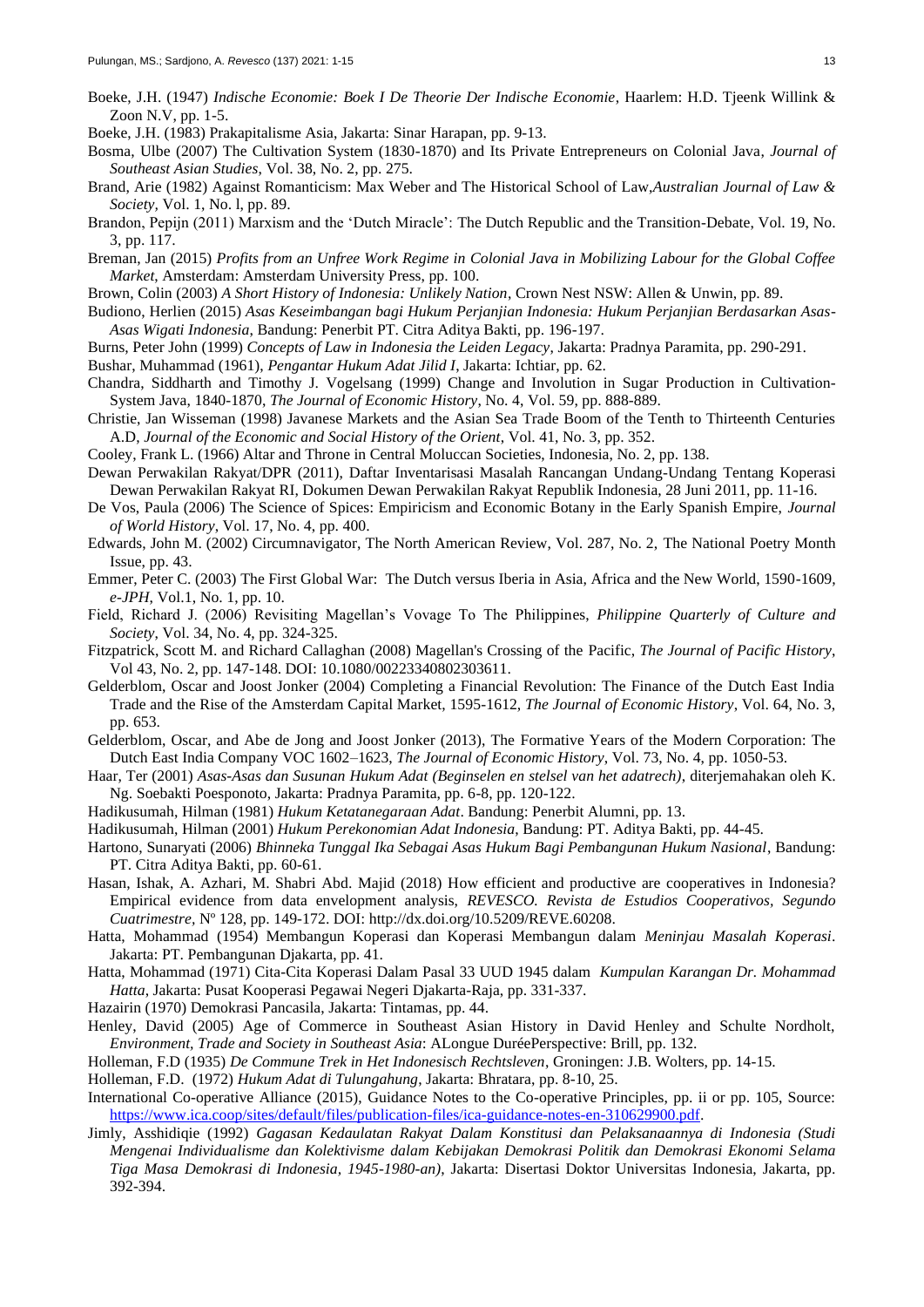- Justus M. Van Der Kroef (1952) Society and Culture in Indonesian Nationalism, *American Journal of Sociology*, Vol. 58, No. 1, pp. 11-12.
- Justus M. Van Der Kroef (1953) Collectivism in Indonesia Society, *Social Research*, Vol. 20, No. 2, pp. 193-194.

Kahin, George McT. (1980) In Memoriam: Mohammad Hatta, (1902-1980), *Indonesia*, No. 30, pp. 117-118.

Kartohadiprodjo, Soediman (1978) *Hukum Nasional Beberapa Catatan*, Bandung: Binacipta, pp. 20.

Koesnoe, Moh (1992) *Hukum Adat Sebagai Suatu Model Hukum*, Bandung: Mandar Maju, pp. 4-5.

Kusuma, RM. A.B. (2009) *Lahirnya Undang-Undang Dasar 1945*, Jakarta: Badan Penerbit Fakultas Hukum Universitas Indonesia, pp. 294, 357, 436.

Mahadi (2003) *Uraian Singkat Hukum Adat Sejak RR Tahun 1854*, Bandung: P.T. Alumni, pp. 1-2.

- Mahy, Petra (2013) The Evolution of Company Law in Indonesia: An Exploration of Legal Innovation and Stagnation, *The American Journal of Comparative Law*, Vol. 61, No. 2, pp. 384-385.
- Mallaranggeng, Rizal (2004) *Mendobrak Sentralisme Ekonomi: Indonesia 1986-1996*, Jakarta: Kepustakaan Popular Gramedia, pp. 203-205.
- Manullang, E. Fernando M. (2010) *Korporatisme dan Undang-Undang Dasar 1945*, Bandung: Nuansa Aulia, pp. 113. Nasroen, M. (1971) *Dasar Falsafah Adat Minangkabau*, Jakarta: CV Penerbit Pasaman, pp. 48.
- Nowell, Charles E. (1936) The Loaisa Expedition and the Ownership of the Moluccas, *Pacific Historical Review*, Vol. 5, No. 4, pp. 325.
- Otto, Jan Michiel & Sebastiaan Pompe (2012), Aras Hukum Oriental dalam Kajian Sosio-Legal, Editor: Adriaan W. Bedner, Sulistyowati Irianto *et al.*, Denpasar: Pustaka Larasan, Jakarta: Universitas Indonesia, Universitas Leiden, Universitas Groningen, pp. 38.
- Parthesius, Robert (2010) The Development of the Dutch East India Company (VOC) Shipping Network in Dutch Ships in Tropical Waters, Amsterdam: Amsterdam University Press, pp. 34.
- Priambodo, Bono Budi (2018) Positioning *Adat* Law in the Indonesia's Legal System: Historical Discourse and Current Development on Customary Law, *Udayana Journal of Law and Culture*, Vol. 2, No. 2, pp. 164. DOI: [https://doi.org/10.24843/UJLC.2018.v02.i02.p02.](https://doi.org/10.24843/UJLC.2018.v02.i02.p02)
- Reid, Anthony (1984) The Pre-Colonial Economy of Indonesia, *Bulletin of Indonesia Economic Studies*, Vol. 20, No. 22, pp. 154.
- Reid, Anthony (1990) An 'Age of Commerce' in Southeast Asian History, Modern Asian Studies, Vol. 24, No. 1, pp. 11.
- Saifudin (1996) Hubungan Antara Materi Muatan Penjelasan dan Materi Muatan Batang Tubuh UUD: Studi Tentang Sistem Pemerintahan Negara, Jurnal Hukum, Vol. 3, No. 5, pp. 48-49.
- Sardjono, Agus (1998) Asas Kekeluargaan Dalam UU Perseroaan Terbatas, *Jurnal Hukum dan Pemangunan*, Vol. 28, No 1, pp. 29.
- Sardjono, Agus (2004) *Pengetahuan Tradisional: Studi Mengenai Perlindungan Hak Kekayaan Intelektual atas Obat-Obatan*, Jakarta: Program Pascasarjana FHUI, pp. 118.
- Savigny, Frederick Charles Von (1831) *Of the Vocation of our Age for Legislation and Jurisprudence (Vom Beruf unserer Zeit für Gesetzgebung und Rechtswissenschaft*: Littlewood & Co. Old Bailey, pp. 27.
- Soemadinigrat, H. R. Otje Salman (2002) *Rekonseptualisasi Hukum Adat Kontemporer*. Bandung: Penerbit Alumni, pp. 14-17.
- Soepomo (1982) Sejarah Politik Hukum Adat Jilid I: Dari Zaman Kompeni Sehingga Tahun 1848, Jakarta: Pradnya Paramita, pp. 10.
- Soepomo (1996) *Bab-bab Tentang Hukum Adat*. Jakarta: Pradnya Paramita, pp. 3.
- Soepomo, (1978) *Hubungan Individu dan Masyarakat dalam Hukum Adat*, Jakarta: Pradnya Paramita, pp. 9-10.
- Stott, David Adam (2017) Integration and Conflict in Indonesia's Spice Islands, *The Asia-Pacific Journal*, Vol. 15, No. 4, pp. 3.
- Sumardjono, Maria S.W. (2005) *Kebijakan Pertanahan: Antara Regulasi dan Implementasi*, Jakarta: PT. Kompas Media Nusantara, pp. 60.
- Swasono, Sri-Edi (2005) *Kebersamaan dan Asas Kekeluargaan: Kerakyatan, Nasionalisme dan Kemandirian*," Jakarta: UNJ Press, pp. 88-91.
- Swasono, Sri-Edi (2018) *Keindonesiaan: Demokrasi Ekonomi, Keberdaulatan, Kemandirian*, Yogyakarta: UST-PRESS, pp. 14-15, pp. 20-21.
- Torodash, Martin (1971) Magellan Historiography, *The Hispanic American Historical Review*, Vol. 51, No. 2, pp. 319.
- Villiers, John (1981) Trade and Society in the Banda Islands in the Sixteenth Century, *Modern Asian Studies*, Vol. 15, No. 4, pp. 736.
- Villiers, John (1986) Manila and Maluku: Trade and Warfare in the Eastern Archipelago 1580 1640, *Philippine Studies*, Vol. 34, No. 2, pp. 150.
- Vlekke, Bernard H. M. (2008) *Nusantara*, Jakarta: Kepustakaan Populer Gramedia, pp. 106-107.
- Vollenhoven, C Van (1933) *Het Adatrecht Van Deverlandsch-Indie*, Leiden: Boekhandel en Drukkerij Voorheen E.J. Bril, pp. 421.
- Vollenhoven, C. Van (1972) *Suatu Kitab Hukum Adat Untuk Seluruh Hindia Belanda* (*Een Adatwetboekje Voor Heel Indie*), Jakarta: Bhratara, pp. 25-27.
- Vollenhoven, C. Van (1981), *Orientasi Dalam Hukum Adat Indonesia* (*Orientatie in het adatrecht van Nederlandsch-Indie*), Jakarta: Penerbit Djambatan dengan kerjasama dengan Inkultra Foundation INC, pp.1-2.